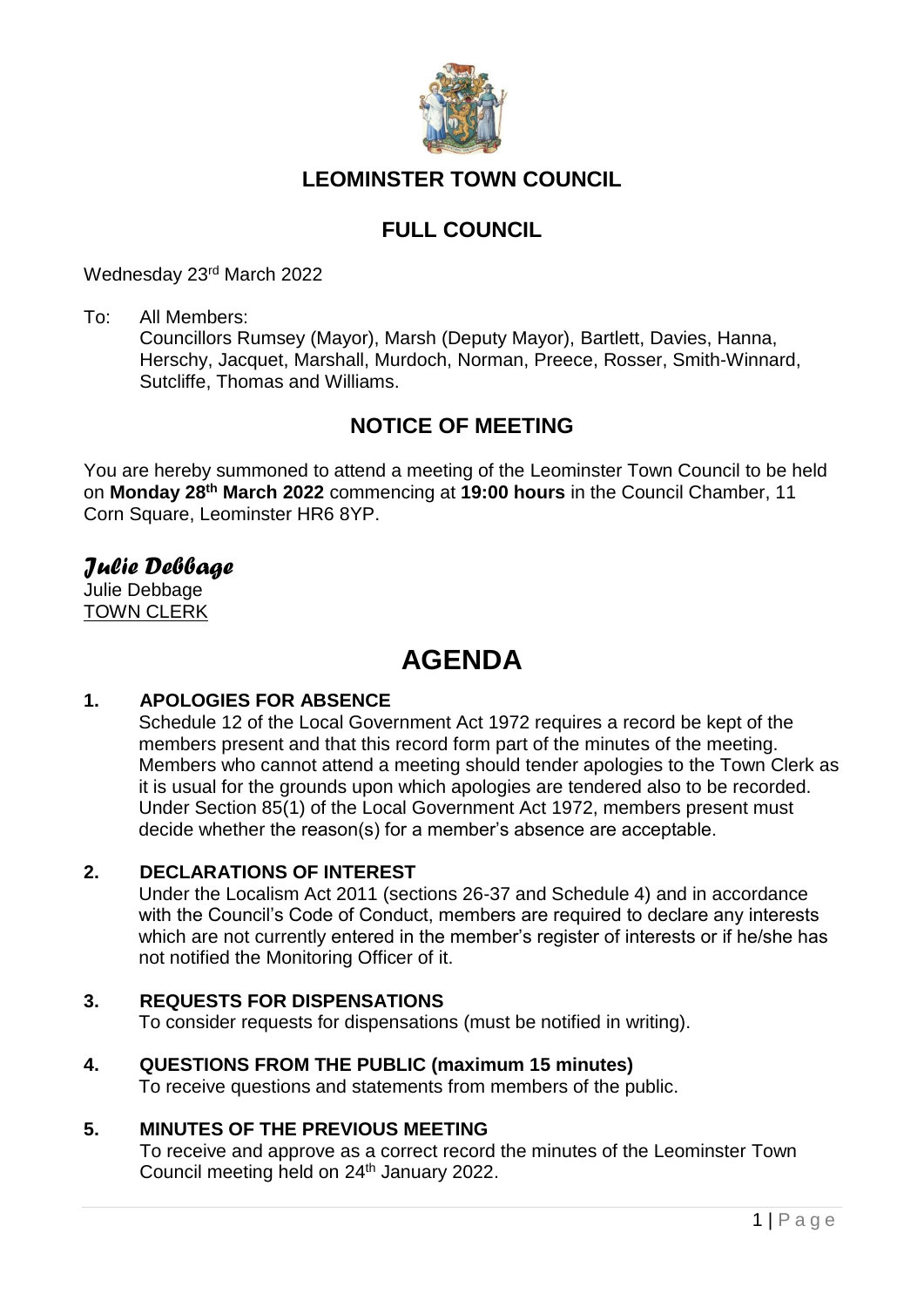# **6. POLICE REPRESENTATIVE**

To receive a verbal update from a representative from the local Safer Neighbourhood Team.

# **7. CLERK'S REPORT**

To receive the Clerk's Report on matters outstanding that may not appear on the agenda.

## **8. FINANCES**

- **(a) Accounts paid and invoices for payment**  To receive an accounts paid and invoices for payment statement.
- **(b) Income and Expenditure Report Month 11** To consider the Income and Expenditure Report for Month 11 and accompanying notes.

#### **9. VEHICLE REPLACEMENT**

To make a decision on replacing one of the Council's vehicles.

## **10. WELCOME BACK FUND**

To receive a verbal update regarding the final claim from the Welcome Back Fund and all of the completed projects.

#### **11. ANNUAL SUBSCRIPTIONS**

To ratify Council's annual subscriptions to the National Association of Local Councils, Herefordshire Association of Local Councils, the Society of Local Council Clerks and the National Association of British Market Authorities, plus any other subscriptions as considered appropriate.

#### **12. MEETING CALENDAR 2022-23**

To ratify the attached meeting calendar for the next year.

#### **13. THE OLD PRIORY ASSET TRANSFER**

To receive an update on the transfer of the Old Priory and the survey in progress.

## **14. MAYOR AND DEPUTY MAYOR ELECT**

To formally consider appointing the Mayor and Deputy Mayor elect for 2022-23.

#### **15. MAYORAL APPOINTMENTS**

To receive an update on Mayoral appointments attended by the Mayor.

## **16. DRAFT CIVIC EVENTS LIST 2022-23**

To note the draft Civic Events list for 2022-23. Please see attached documents.

# **17. REPORTS**

To receive update reports from:

- Representatives on outside bodies (verbal)
- Herefordshire Council Ward Members (text and verbal)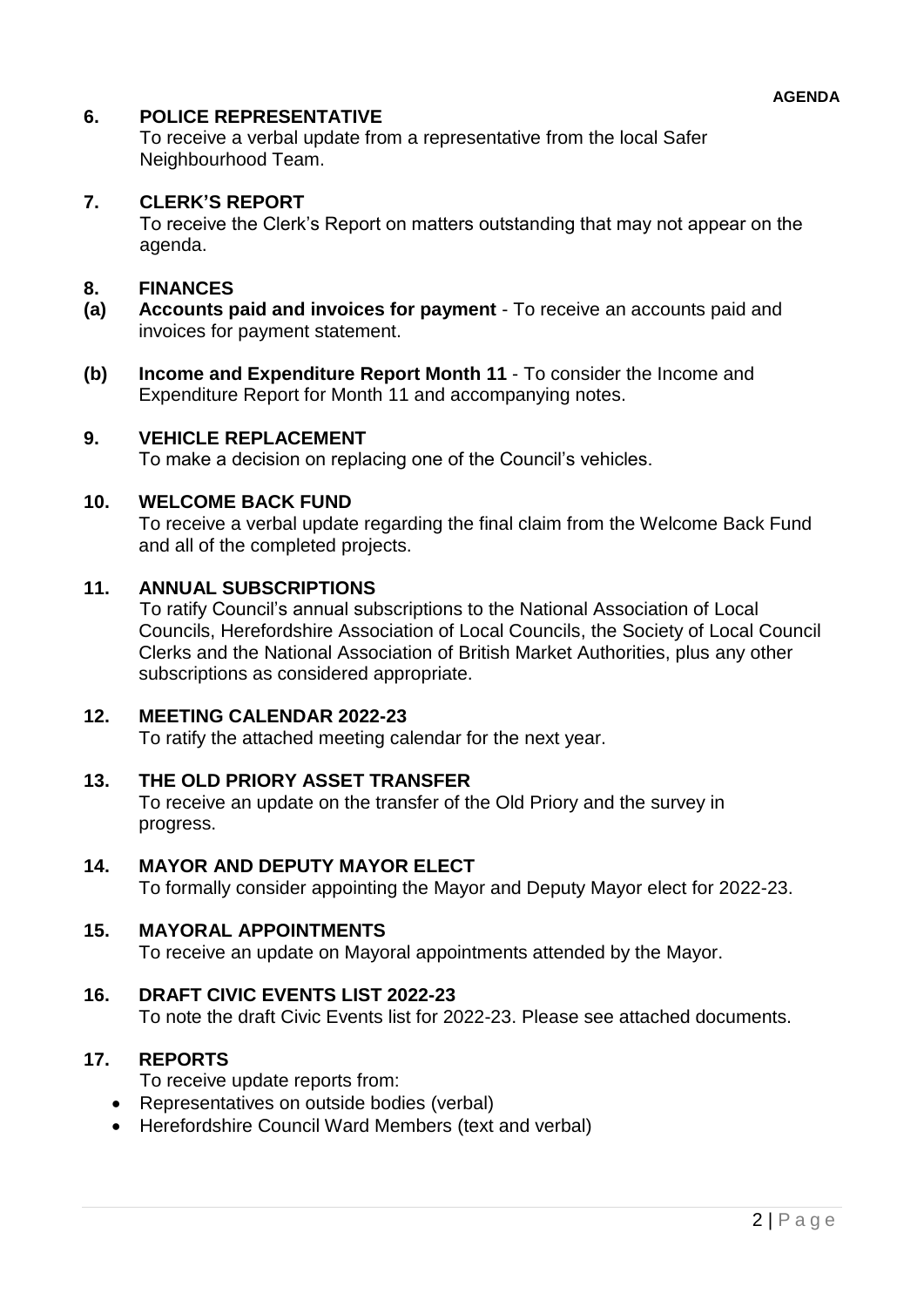# **18. ALLOTMENTS RENTAL INCREASE**

To consider a rental increase per plot for 2023-24. Please see attached documents.

# **19. CONFIDENTIAL ITEMS**

Certain items are expected to include the consideration of exempt information and the Finance Committee is, therefore, recommended to resolve "That, in accordance with Section 100A(4) of the Local Government Act 1972, the public be excluded during the discussion of the matters referred to in the items listed below, on the grounds that they involve the likely disclosure of exempt information, as defined in the respective paragraph of Part 1 of Schedule 12A of the Act, and the public interest in maintaining the exemption outweighs the public interest in disclosing the information".

- **(a) Grant Applications**  To consider any grant applications.
- **(b) Civic Awards** To consider nominations for civic awards, which will be presented at the Mayor Making ceremony scheduled to take place on Saturday 21<sup>st</sup> May 2022.

# **20. DATES OF NEXT MEETINGS**

**Annual Town Meeting** - To note that the date for the Annual Town Council meeting will be 4<sup>th</sup> April 2022 at 7:30pm in the Council Chamber, 11 Corn Square, Leominster HR6 8YP. This is usually the meeting between the Mayor and the town, where the annual report is read out to members of the public. The recommendation is that the Chair of each Committee attend to answer questions from the public. The meeting will be advertised 10 days in advance in the Leominster News, noticeboards, signage in Town and on the website.

**The Mayor Making** ceremony will take place on Saturday 21st May 2022 commencing at 7:00pm in The Priory, Church Street, Leominster HR6 8NH (Councillors to arrive by 6.30pm).

**The follow-on Annual Town Council Meeting** will be held on Monday 23rd May 2022 commencing at 7:00pm in the Council Chamber, 11 Corn Square, Leominster HR6 8YP.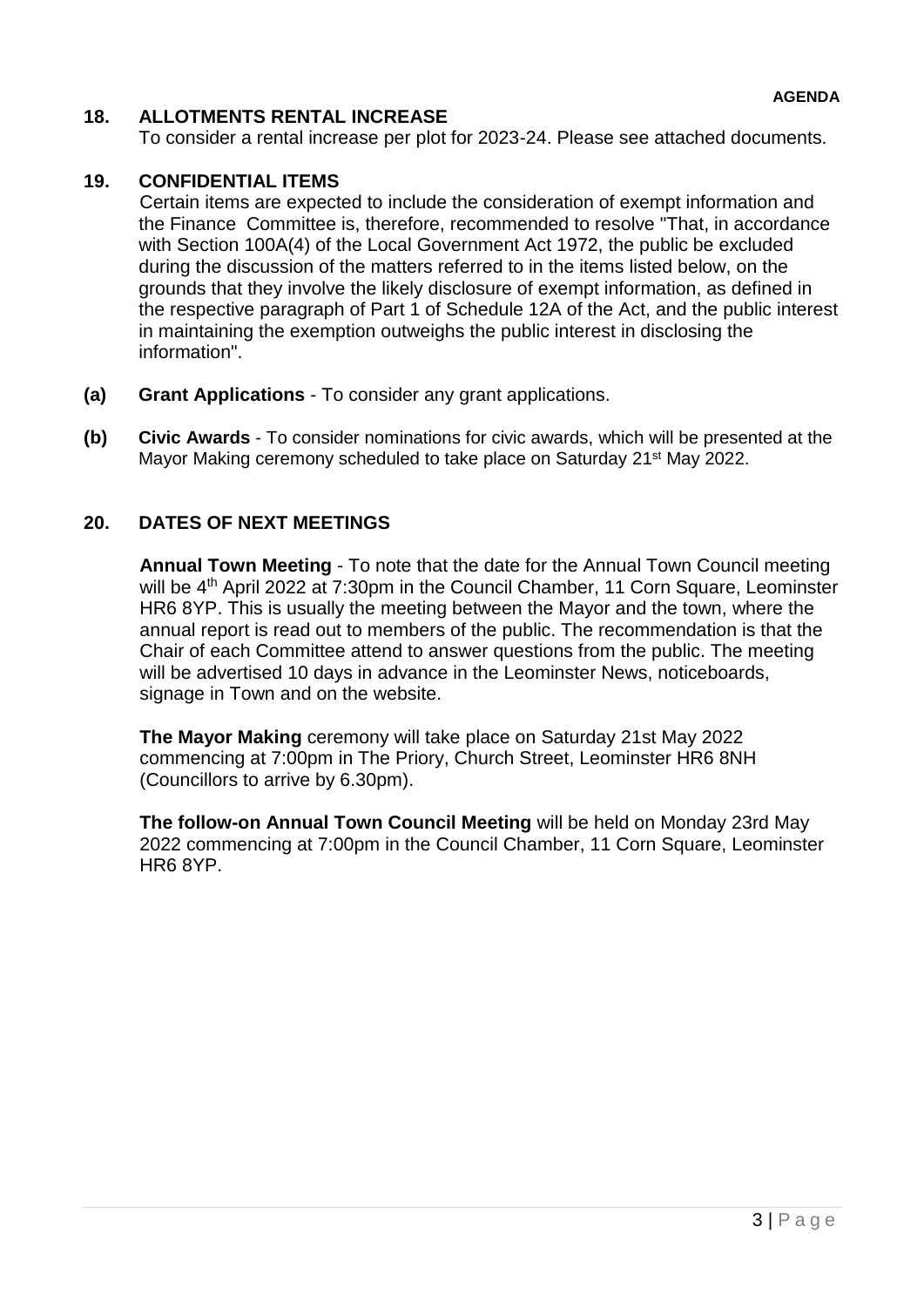# **LEOMINSTER TOWN COUNCIL**

Minutes of the Leominster Town Council Meeting held on Monday 24<sup>th</sup> January 2022 commencing at 19:00 hours in the Council Chamber, 11 Corn Square, Leominster HR6 8YP

**MEMBERS PRESENT:** Councillors Marsh (Deputy Mayor), Bartlett, Davies, Herschy, Jacquet, Murdoch, Norman, Rosser, Smith-Winnard, Sutcliffe, Thomas and Williams.

**OFFICERS PRESENT:** Town Clerk, Democratic Services Officer

**ALSO PRESENT:** Ward Cllr Stone and a member of the press

#### **84/21 APOLOGIES FOR ABSENCE**

Apologies for absence were received and accepted by the Council for Cllr Hanna (Holiday), Cllr Marshall (Work),Cllr Preece (Isolation) and Cllr Rumsey (Isolation).

#### **85/21 DECLARATIONS OF INTEREST**

The following declarations of interest were received:

- Cllr Murdoch Walkers are Welcome
- Cllr Norman Walkers are Welcome

#### **86/21 REQUESTS FOR DISPENSATIONS**

No requests for dispensation had been received.

#### **87/21 QUESTIONS FROM THE PUBLIC**

The following question had been received from a member of the public prior to the meeting:

 Has Leominster Town Council considered applying for the footpath that starts at The Broad and joins ZC143, along with any other unrecorded paths, to be recorded on the Definitive Map?

The clerk has contacted the Public Rights of Way officer to determine the process for recording unrecorded paths.

#### **88/21 MINUTES OF THE PREVIOUS MEETING**

Council **RESOLVED** that the minutes of the Leominster Town Council meeting held on 29th November 2021 be agreed and signed as a correct record.

#### **89/21 GENERAL POWER OF COMPETENCE**

Council noted the requirements for General Power of Competence.

**(a)** Council **RESOLVED** that Leominster Town Council met the criteria for eligibility with twelve elected councillors and a CiLCA-qualified clerk.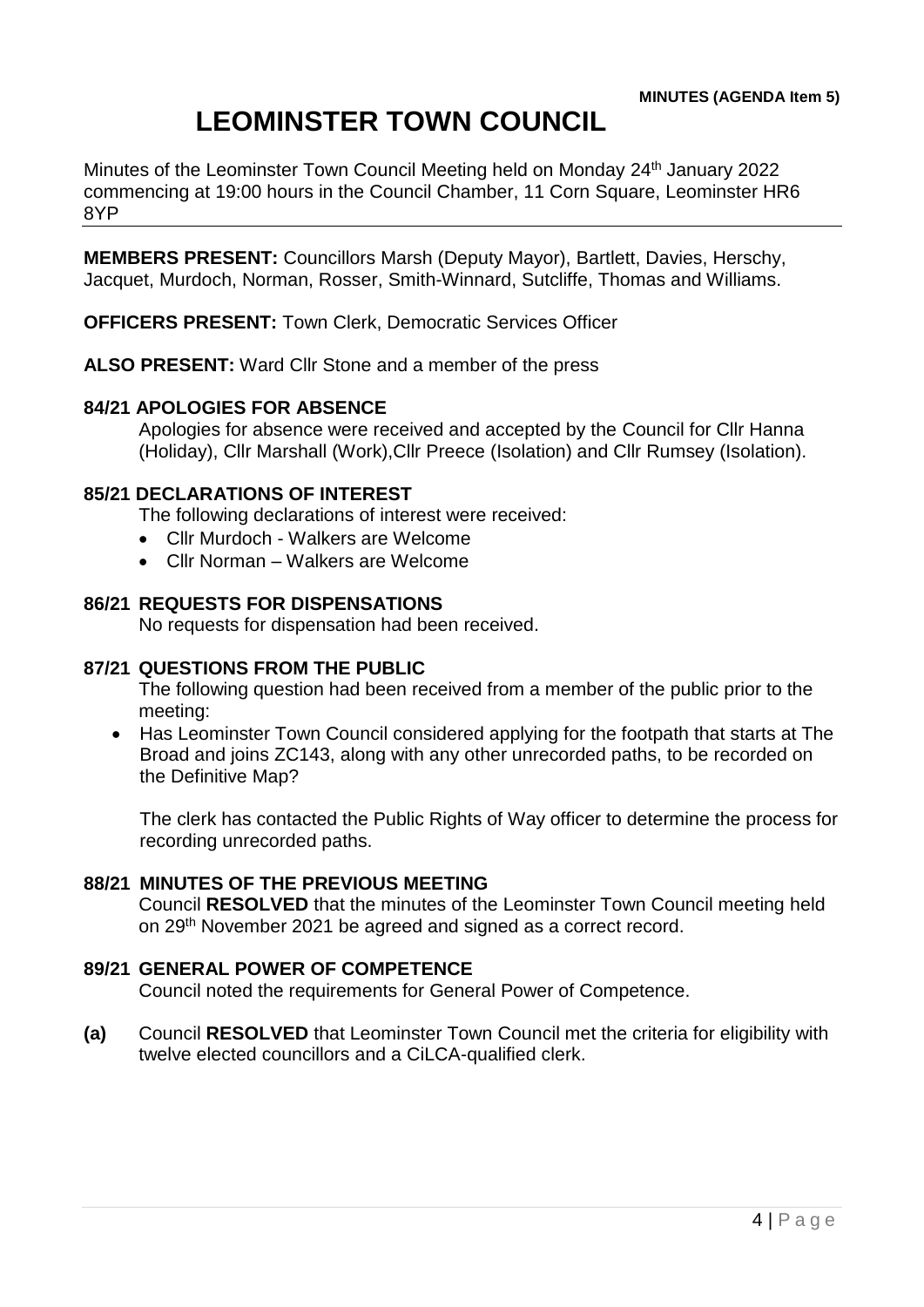#### **MINUTES (AGENDA Item 5)**

**(b)** Council **RESOLVED** to adopt the General Power of Competence which would be reviewed at the first meeting following the next ordinary election of the Council in 2023.

## **90/21 CLERK'S REPORT**

Council noted the following Clerk's Report:

- Sewerage Works the clerk has been contacted by a member of the public, Herefordshire Council and Welsh Water, to set up an online meeting during office hours, to discuss the capacity of Leominster sewerage works. The clerk will set up a zoom meeting for  $7<sup>th</sup>$  February 2022 and forward details to Councillors.
- The clerk will be on annual leave from  $26<sup>th</sup>$  January 1<sup>st</sup> February 2022.
- Parish Summit Cllr Thomas advised that he attended the Parish Summit on 17<sup>th</sup> January 2022. Herefordshire Council are promoting collaborative working including hospital trusts and Wye Valley NHS Trust. The main complaint has been ambulance response times. Leominster First Responders are seeking funding for a replacement vehicle due to issues with their current vehicle.
- Apologies for Absence Councillors should advise the clerk in writing, prior to the meeting, with their apologies and provide a reason.

## **91/21 COMMITTEE PREFERENCES**

Council **RESOLVED** to appoint Cllr Jacquet to sit on the following Committees:

- Planning & Highways Committee
- Environment & Services Committee
- Communication & Events Committee

#### **92/21 FINANCES**

- **(a) Accounts Paid and Invoices for Payment –** It was **RESOLVED** to ratify the payment of invoices for December 2021 and January 2022, as outlined on the payment statements provided.
- **(b) Income & Expenditure Report Month 9** Council **RESOLVED** to accept the Income & Expenditure Report for Month 9 and accompanying notes.
- **(c) Risk Register –** Council **RESOLVED** to adopt the updated Governance and Management Risk Register and to review the register annually.

#### **93/21 BUDGET 2022/23**

Council reviewed the final budget presented for 2022/23 financial year that had been developed by the appointed Budget Task & Finish Group. Public consultation had taken place by means of an online survey and engaging with residents at the Friday Market and Farmers Market and this had informed the budget setting process.

Following discussion, the proposals were put to a named vote and agreed unanimously.

For: Councillors Marsh, Bartlett, Davies, Herschy, Jacquet, Murdoch, Norman, Rosser, Smith-Winnard, Sutcliffe, Thomas and Williams.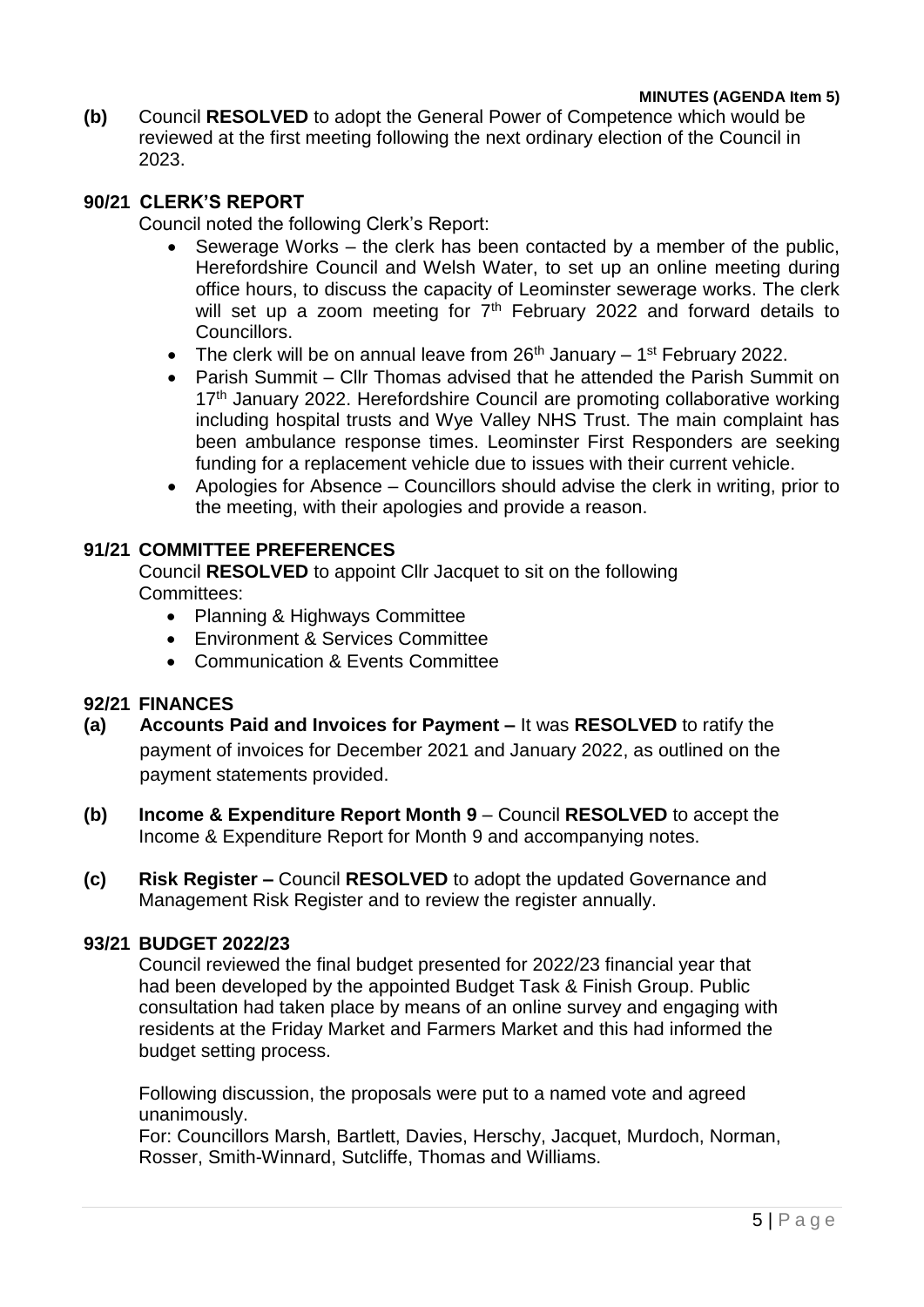Against: None Abstentions: None

Following the named vote, Council **RESOLVED** to formally adopt the Budget for 2022/23.

Cllr Sutcliffe suggested publicising the use of Thermafleece cosy wool, to insulate the roof at 11 Corn Square, in Leominster News.

#### **94/21 PRECEPT 2022/23**

The recommendation from the Budget Task & Finish Group, that a precept of £598,117 be requested from Herefordshire Council for 2022/23, was put to a named vote and agreed unanimously.

For: Councillors Marsh, Bartlett, Davies, Herschy, Jacquet, Murdoch, Norman, Rosser, Smith-Winnard, Sutcliffe, Thomas and Williams. Against: None

Abstentions: None

Following the named vote, Council **RESOLVED** to request a precept of £598,117 from Herefordshire Council for 2022/23, which would result in a Band D charge of £164.18, an increase of 3.9% on last year.

#### **95/21 CCTV REVENUE FUNDING 2022/23**

Council **RESOLVED** to accept the request, from Herefordshire Council, for the contribution towards CCTV in Leominster for 2022/23.

Council noted that there have been a number of incidents in Central Car Park and that these should be reported to the police. The clerk advised that there may be provision to install CCTV in Central Car park through the rollout of Leominster Town Wi-Fi by Westend WiFi.

#### **96/21 TRAINING AND DEVELOPMENT POLICY**

Council **RESOLVED** to adopt the Training and Development Policy.

The clerk advised Councillors to contact her if they have any training needs requirements either as a group or individually.

Cllr Thomas suggested inviting planning officers at Herefordshire Council to give a presentation to the Council.

Council noted that the clerk can provide copies of a 'Planning Overview' training pack, prepared by HALC. Councillors to advise the clerk if they would like a copy.

Cllr Sutcliffe advised that he would like to attend a GDPR course.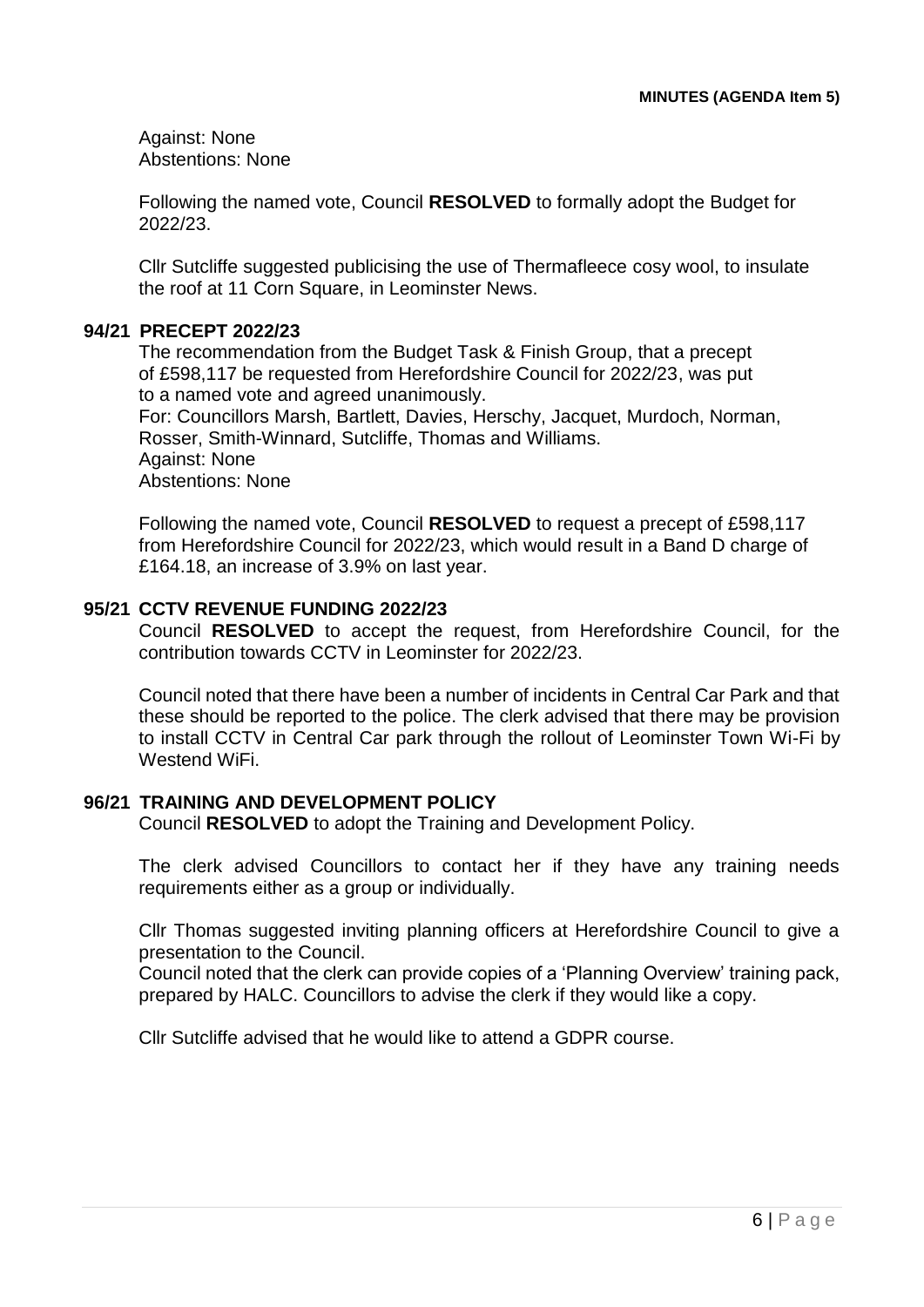## **97/21 REPORTS**

The following reports were received:

#### **Cllr Thomas – Transport for Wales**

Council noted that Transport for Wales have published a consultation document regarding railway services. The Chairman of the Rail User Group has advised that there are errors in the timetables.

## **Leominster North Ward Report from Ward Cllr Stone**

The council noted the report contained in the agenda.

Cllr Stone congratulated Cllr Murdoch and the Budget Task & Finish Group for their excellent work with the budget and setting the precept for 2022/23.

Cllr Stone thanked Balfour Beatty for installing a high quality litter bin on Bridge Street. Cllr Stone added that:

- Restriction Grant the county will receive a top-up to the Restriction Grant allocation of £440,000. The funds will provide up to £3000 of support to smaller hospitality and leisure businesses without a rateable value.
- Pharmacy survey Herefordshire Council are conducting a survey on Herefordshire Pharmacy Services. Due to the slow response, the completion date has been extended until the end of January 2022. The survey is available online at Pharmacy [Survey](https://online1.snapsurveys.com/PNA2022) or paper copies can be requested by email to [researchteam@herefordshire.gov.uk](mailto:researchteam@herefordshire.gov.uk)
- Shop Local cards 56,000 cards, worth £15 each, have been issued to households in Herefordshire and used in over 1000 businesses in the county.

#### **Leominster South Ward Report from Ward Cllr Marsh**

The council noted the report contained in the agenda. Cllr Marsh added that she attended a tree planting event at Ledbury Cemetery on Thursday 13<sup>th</sup> January 2022.

#### **Leominster West Ward Report from Ward Cllr Norman**

The council noted the report contained in the agenda.

#### **Leominster East Ward Report from Ward Cllr Bartlett**

The council noted the report contained in the agenda.

Council noted that Cllr Herschy and Cllr Sutcliffe attended a meeting regarding the Herefordshire Destination Bid. Cllr Herschy will send the presentation slides to the clerk for onward circulation to Councillors.

Ward Cllr Stone and the member of the press left the meeting.

#### **98/21 CONFIDENTIAL ITEMS**

As certain items to be discussed included the consideration of exempt information, Full Council **RESOLVED** that, in accordance with Section 100A(4) of the Local Government Act 1972, the public be excluded during the discussion of the matters referred to in the items listed below, on the grounds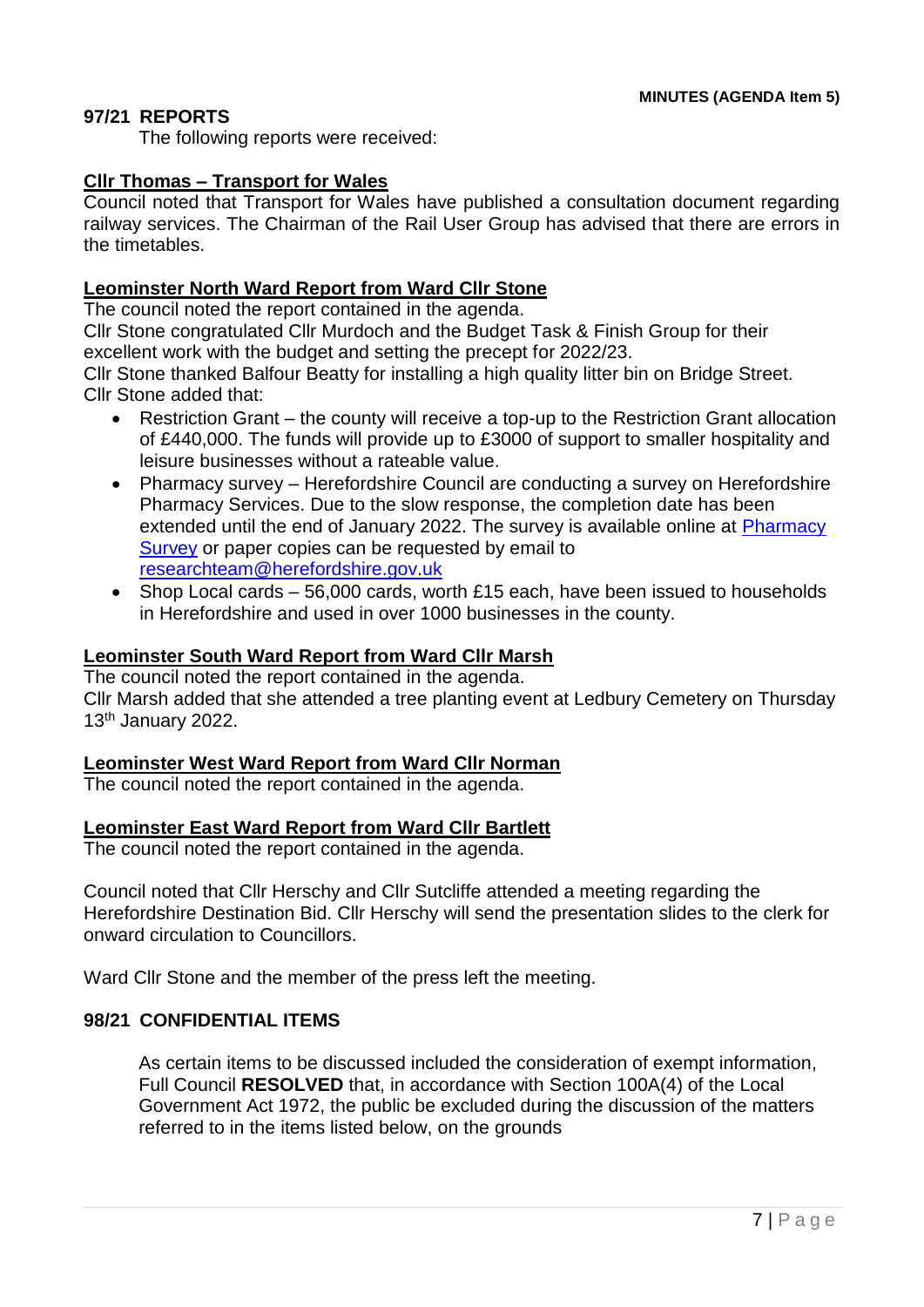#### **MINUTES (AGENDA Item 5)**

that they would involve the likely disclosure of exempt information, as defined in the respective paragraph of Part 1 of Schedule 12A of the Act, and the public interest in maintaining the exemption outweighed the public interest in disclosing the information.

- **(c) Grant Applications**  Following consideration of the grant application, Council **RESOLVED** to allocate a grant of up to £110 from the General Grant budget to Walkers are Welcome in Leominster to pay the annual subscription as part of the National Network.
- **(d) Staff Update report**  Council noted that a part-time Tourism and Media Assistant has been appointed. The clerk is currently reviewing the job description for a caretaker and the vacancy will shortly be published on the Town Council website.
- **(e) Capability Policy**  Council **RESOLVED** to adopt the Capability Policy.
- **(f) High Street Heritage Action Zone** Council **RESOLVED** to undertake delivery of the HSHAZ Community Engagement projects and charge Herefordshire Council for the total costs – including staff time. Council noted the procurement suggestions listed for each project.

Council noted that the clock in the bus station is still awaiting repair. The clerk will chase this up.

**(g) Clerk's report** – Council noted that the leader of the Leominster Area Polish Society (LAPS) is stepping down and the position is being reassigned to a very active group member. The leader thanked Leominster Town Council for the assistance given to enable the aims of LAPS to be achieved. Council **RESOLVED** to return a letter of thanks for everything that LAPS does for Leominster.

#### **99/21 DATE OF NEXT MEETING**

Council noted that the next Town Council Meeting would be held on Monday 28th March 2022 commencing at 19:00 hours in the Council Chamber, 11 Corn Square, Leominster HR6 8YP.

There being no other business the Deputy Mayor thanked everyone for their attendance and closed the meeting at 20.16 hours.

**MAYOR: \_\_\_\_\_\_\_\_\_\_\_\_\_\_\_\_\_ DATE:\_\_\_\_\_\_\_\_\_\_\_\_\_\_\_\_\_\_\_\_\_\_\_\_\_**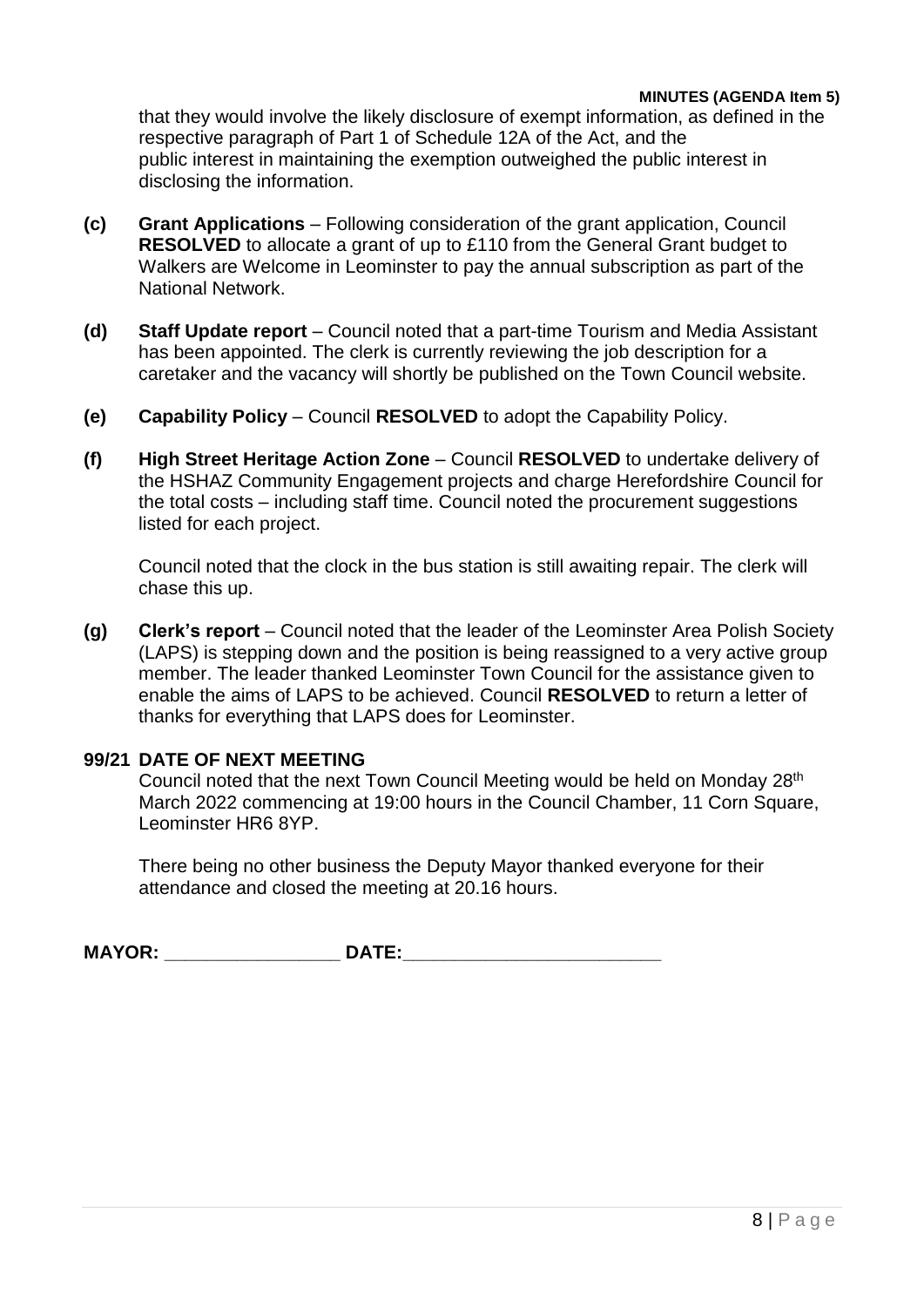# **LEOMINSTER TOWN COUNCIL**

# **MEETING SCHEDULE 2022-23**

| Monday 4th<br><b>Annual Town Meeting</b><br>7.30pm<br>Monday 11 <sup>th</sup><br>Planning & Highways Committee<br>7:00pm<br>Monday 25 <sup>th</sup><br><b>Finance &amp; General Purposes Committee</b><br>7:00pm<br><b>MEETING</b><br><b>May 2022</b><br><b>TIME</b><br>Monday 9 <sup>th</sup><br><b>Planning &amp; Highways Committee</b><br>7:00pm<br>Monday 16 <sup>th</sup><br><b>Environment &amp; Services Committee</b><br>7:00pm<br>Tuesday 17th<br>11:30am<br><b>Communications &amp; Events Committee</b><br>Monday 23rd<br><b>Annual Town Council Meeting</b><br>7:00 <sub>pm</sub><br><b>MEETING</b><br><b>June 2022</b><br><b>TIME</b><br>Monday 6 <sup>th</sup><br><b>Planning &amp; Highways Committee</b><br>7:00pm<br>Monday 27th<br>Full Council (End of Year Accounts)<br>7:00pm<br>Monday 27th<br>Finance & General Purposes Committee<br>7:30 <sub>pm</sub><br><b>July 2022</b><br><b>MEETING</b><br><b>TIME</b><br>Monday 4 <sup>th</sup><br><b>Planning &amp; Highways Committee</b><br>7:00pm<br>Monday 11 <sup>th</sup><br><b>Environment &amp; Services Committee</b><br>7:00pm<br>Tuesday 12th<br><b>Communications &amp; Events Committee</b><br>11:30am<br>Monday 25 <sup>th</sup><br><b>Full Council</b><br>7:00 <sub>pm</sub><br><b>TIME</b><br><b>MEETING</b><br><b>August 2022</b><br>Monday 1 <sup>st</sup><br>Planning & Highways Committee<br>7:00pm<br>September 2022<br><b>MEETING</b><br><b>TIME</b><br>Monday 5 <sup>th</sup><br>Planning & Highways Committee<br>7:00pm<br>Monday 19th<br><b>Environment &amp; Services Committee</b><br>7:00pm<br>Tuesday 20th<br>11:30am<br><b>Communications &amp; Events Committee</b><br>Monday 26 <sup>th</sup><br><b>Full Council</b><br>7:00pm<br>October 2022<br><b>MEETING</b><br><b>TIME</b><br>Monday 3rd<br><b>Planning &amp; Highways Committee</b><br>7:00pm<br>Monday 24 <sup>th</sup><br><b>Finance &amp; General Purposes Committee</b><br>7:00 <sub>pm</sub><br>Monday 31 <sup>st</sup><br>Planning & Highways Committee<br>7.00pm<br>November 2022<br><b>TIME</b><br><b>MEETING</b><br>Monday 14th<br><b>Environment &amp; Services Committee</b><br>7:00 <sub>pm</sub><br>Tuesday 15th<br><b>Communications &amp; Events Committee</b><br>11:30am | April 2022 | <b>MEETING</b> | <b>TIME</b> |
|-------------------------------------------------------------------------------------------------------------------------------------------------------------------------------------------------------------------------------------------------------------------------------------------------------------------------------------------------------------------------------------------------------------------------------------------------------------------------------------------------------------------------------------------------------------------------------------------------------------------------------------------------------------------------------------------------------------------------------------------------------------------------------------------------------------------------------------------------------------------------------------------------------------------------------------------------------------------------------------------------------------------------------------------------------------------------------------------------------------------------------------------------------------------------------------------------------------------------------------------------------------------------------------------------------------------------------------------------------------------------------------------------------------------------------------------------------------------------------------------------------------------------------------------------------------------------------------------------------------------------------------------------------------------------------------------------------------------------------------------------------------------------------------------------------------------------------------------------------------------------------------------------------------------------------------------------------------------------------------------------------------------------------------------------------------------------------------------------------------------------------------------------------------------------------------------------------------------------------------------------|------------|----------------|-------------|
|                                                                                                                                                                                                                                                                                                                                                                                                                                                                                                                                                                                                                                                                                                                                                                                                                                                                                                                                                                                                                                                                                                                                                                                                                                                                                                                                                                                                                                                                                                                                                                                                                                                                                                                                                                                                                                                                                                                                                                                                                                                                                                                                                                                                                                                 |            |                |             |
|                                                                                                                                                                                                                                                                                                                                                                                                                                                                                                                                                                                                                                                                                                                                                                                                                                                                                                                                                                                                                                                                                                                                                                                                                                                                                                                                                                                                                                                                                                                                                                                                                                                                                                                                                                                                                                                                                                                                                                                                                                                                                                                                                                                                                                                 |            |                |             |
|                                                                                                                                                                                                                                                                                                                                                                                                                                                                                                                                                                                                                                                                                                                                                                                                                                                                                                                                                                                                                                                                                                                                                                                                                                                                                                                                                                                                                                                                                                                                                                                                                                                                                                                                                                                                                                                                                                                                                                                                                                                                                                                                                                                                                                                 |            |                |             |
|                                                                                                                                                                                                                                                                                                                                                                                                                                                                                                                                                                                                                                                                                                                                                                                                                                                                                                                                                                                                                                                                                                                                                                                                                                                                                                                                                                                                                                                                                                                                                                                                                                                                                                                                                                                                                                                                                                                                                                                                                                                                                                                                                                                                                                                 |            |                |             |
|                                                                                                                                                                                                                                                                                                                                                                                                                                                                                                                                                                                                                                                                                                                                                                                                                                                                                                                                                                                                                                                                                                                                                                                                                                                                                                                                                                                                                                                                                                                                                                                                                                                                                                                                                                                                                                                                                                                                                                                                                                                                                                                                                                                                                                                 |            |                |             |
|                                                                                                                                                                                                                                                                                                                                                                                                                                                                                                                                                                                                                                                                                                                                                                                                                                                                                                                                                                                                                                                                                                                                                                                                                                                                                                                                                                                                                                                                                                                                                                                                                                                                                                                                                                                                                                                                                                                                                                                                                                                                                                                                                                                                                                                 |            |                |             |
|                                                                                                                                                                                                                                                                                                                                                                                                                                                                                                                                                                                                                                                                                                                                                                                                                                                                                                                                                                                                                                                                                                                                                                                                                                                                                                                                                                                                                                                                                                                                                                                                                                                                                                                                                                                                                                                                                                                                                                                                                                                                                                                                                                                                                                                 |            |                |             |
|                                                                                                                                                                                                                                                                                                                                                                                                                                                                                                                                                                                                                                                                                                                                                                                                                                                                                                                                                                                                                                                                                                                                                                                                                                                                                                                                                                                                                                                                                                                                                                                                                                                                                                                                                                                                                                                                                                                                                                                                                                                                                                                                                                                                                                                 |            |                |             |
|                                                                                                                                                                                                                                                                                                                                                                                                                                                                                                                                                                                                                                                                                                                                                                                                                                                                                                                                                                                                                                                                                                                                                                                                                                                                                                                                                                                                                                                                                                                                                                                                                                                                                                                                                                                                                                                                                                                                                                                                                                                                                                                                                                                                                                                 |            |                |             |
|                                                                                                                                                                                                                                                                                                                                                                                                                                                                                                                                                                                                                                                                                                                                                                                                                                                                                                                                                                                                                                                                                                                                                                                                                                                                                                                                                                                                                                                                                                                                                                                                                                                                                                                                                                                                                                                                                                                                                                                                                                                                                                                                                                                                                                                 |            |                |             |
|                                                                                                                                                                                                                                                                                                                                                                                                                                                                                                                                                                                                                                                                                                                                                                                                                                                                                                                                                                                                                                                                                                                                                                                                                                                                                                                                                                                                                                                                                                                                                                                                                                                                                                                                                                                                                                                                                                                                                                                                                                                                                                                                                                                                                                                 |            |                |             |
|                                                                                                                                                                                                                                                                                                                                                                                                                                                                                                                                                                                                                                                                                                                                                                                                                                                                                                                                                                                                                                                                                                                                                                                                                                                                                                                                                                                                                                                                                                                                                                                                                                                                                                                                                                                                                                                                                                                                                                                                                                                                                                                                                                                                                                                 |            |                |             |
|                                                                                                                                                                                                                                                                                                                                                                                                                                                                                                                                                                                                                                                                                                                                                                                                                                                                                                                                                                                                                                                                                                                                                                                                                                                                                                                                                                                                                                                                                                                                                                                                                                                                                                                                                                                                                                                                                                                                                                                                                                                                                                                                                                                                                                                 |            |                |             |
|                                                                                                                                                                                                                                                                                                                                                                                                                                                                                                                                                                                                                                                                                                                                                                                                                                                                                                                                                                                                                                                                                                                                                                                                                                                                                                                                                                                                                                                                                                                                                                                                                                                                                                                                                                                                                                                                                                                                                                                                                                                                                                                                                                                                                                                 |            |                |             |
|                                                                                                                                                                                                                                                                                                                                                                                                                                                                                                                                                                                                                                                                                                                                                                                                                                                                                                                                                                                                                                                                                                                                                                                                                                                                                                                                                                                                                                                                                                                                                                                                                                                                                                                                                                                                                                                                                                                                                                                                                                                                                                                                                                                                                                                 |            |                |             |
|                                                                                                                                                                                                                                                                                                                                                                                                                                                                                                                                                                                                                                                                                                                                                                                                                                                                                                                                                                                                                                                                                                                                                                                                                                                                                                                                                                                                                                                                                                                                                                                                                                                                                                                                                                                                                                                                                                                                                                                                                                                                                                                                                                                                                                                 |            |                |             |
|                                                                                                                                                                                                                                                                                                                                                                                                                                                                                                                                                                                                                                                                                                                                                                                                                                                                                                                                                                                                                                                                                                                                                                                                                                                                                                                                                                                                                                                                                                                                                                                                                                                                                                                                                                                                                                                                                                                                                                                                                                                                                                                                                                                                                                                 |            |                |             |
|                                                                                                                                                                                                                                                                                                                                                                                                                                                                                                                                                                                                                                                                                                                                                                                                                                                                                                                                                                                                                                                                                                                                                                                                                                                                                                                                                                                                                                                                                                                                                                                                                                                                                                                                                                                                                                                                                                                                                                                                                                                                                                                                                                                                                                                 |            |                |             |
|                                                                                                                                                                                                                                                                                                                                                                                                                                                                                                                                                                                                                                                                                                                                                                                                                                                                                                                                                                                                                                                                                                                                                                                                                                                                                                                                                                                                                                                                                                                                                                                                                                                                                                                                                                                                                                                                                                                                                                                                                                                                                                                                                                                                                                                 |            |                |             |
|                                                                                                                                                                                                                                                                                                                                                                                                                                                                                                                                                                                                                                                                                                                                                                                                                                                                                                                                                                                                                                                                                                                                                                                                                                                                                                                                                                                                                                                                                                                                                                                                                                                                                                                                                                                                                                                                                                                                                                                                                                                                                                                                                                                                                                                 |            |                |             |
|                                                                                                                                                                                                                                                                                                                                                                                                                                                                                                                                                                                                                                                                                                                                                                                                                                                                                                                                                                                                                                                                                                                                                                                                                                                                                                                                                                                                                                                                                                                                                                                                                                                                                                                                                                                                                                                                                                                                                                                                                                                                                                                                                                                                                                                 |            |                |             |
|                                                                                                                                                                                                                                                                                                                                                                                                                                                                                                                                                                                                                                                                                                                                                                                                                                                                                                                                                                                                                                                                                                                                                                                                                                                                                                                                                                                                                                                                                                                                                                                                                                                                                                                                                                                                                                                                                                                                                                                                                                                                                                                                                                                                                                                 |            |                |             |
|                                                                                                                                                                                                                                                                                                                                                                                                                                                                                                                                                                                                                                                                                                                                                                                                                                                                                                                                                                                                                                                                                                                                                                                                                                                                                                                                                                                                                                                                                                                                                                                                                                                                                                                                                                                                                                                                                                                                                                                                                                                                                                                                                                                                                                                 |            |                |             |
|                                                                                                                                                                                                                                                                                                                                                                                                                                                                                                                                                                                                                                                                                                                                                                                                                                                                                                                                                                                                                                                                                                                                                                                                                                                                                                                                                                                                                                                                                                                                                                                                                                                                                                                                                                                                                                                                                                                                                                                                                                                                                                                                                                                                                                                 |            |                |             |
|                                                                                                                                                                                                                                                                                                                                                                                                                                                                                                                                                                                                                                                                                                                                                                                                                                                                                                                                                                                                                                                                                                                                                                                                                                                                                                                                                                                                                                                                                                                                                                                                                                                                                                                                                                                                                                                                                                                                                                                                                                                                                                                                                                                                                                                 |            |                |             |
|                                                                                                                                                                                                                                                                                                                                                                                                                                                                                                                                                                                                                                                                                                                                                                                                                                                                                                                                                                                                                                                                                                                                                                                                                                                                                                                                                                                                                                                                                                                                                                                                                                                                                                                                                                                                                                                                                                                                                                                                                                                                                                                                                                                                                                                 |            |                |             |
|                                                                                                                                                                                                                                                                                                                                                                                                                                                                                                                                                                                                                                                                                                                                                                                                                                                                                                                                                                                                                                                                                                                                                                                                                                                                                                                                                                                                                                                                                                                                                                                                                                                                                                                                                                                                                                                                                                                                                                                                                                                                                                                                                                                                                                                 |            |                |             |
|                                                                                                                                                                                                                                                                                                                                                                                                                                                                                                                                                                                                                                                                                                                                                                                                                                                                                                                                                                                                                                                                                                                                                                                                                                                                                                                                                                                                                                                                                                                                                                                                                                                                                                                                                                                                                                                                                                                                                                                                                                                                                                                                                                                                                                                 |            |                |             |
|                                                                                                                                                                                                                                                                                                                                                                                                                                                                                                                                                                                                                                                                                                                                                                                                                                                                                                                                                                                                                                                                                                                                                                                                                                                                                                                                                                                                                                                                                                                                                                                                                                                                                                                                                                                                                                                                                                                                                                                                                                                                                                                                                                                                                                                 |            |                |             |
|                                                                                                                                                                                                                                                                                                                                                                                                                                                                                                                                                                                                                                                                                                                                                                                                                                                                                                                                                                                                                                                                                                                                                                                                                                                                                                                                                                                                                                                                                                                                                                                                                                                                                                                                                                                                                                                                                                                                                                                                                                                                                                                                                                                                                                                 |            |                |             |
|                                                                                                                                                                                                                                                                                                                                                                                                                                                                                                                                                                                                                                                                                                                                                                                                                                                                                                                                                                                                                                                                                                                                                                                                                                                                                                                                                                                                                                                                                                                                                                                                                                                                                                                                                                                                                                                                                                                                                                                                                                                                                                                                                                                                                                                 |            |                |             |
|                                                                                                                                                                                                                                                                                                                                                                                                                                                                                                                                                                                                                                                                                                                                                                                                                                                                                                                                                                                                                                                                                                                                                                                                                                                                                                                                                                                                                                                                                                                                                                                                                                                                                                                                                                                                                                                                                                                                                                                                                                                                                                                                                                                                                                                 |            |                |             |
|                                                                                                                                                                                                                                                                                                                                                                                                                                                                                                                                                                                                                                                                                                                                                                                                                                                                                                                                                                                                                                                                                                                                                                                                                                                                                                                                                                                                                                                                                                                                                                                                                                                                                                                                                                                                                                                                                                                                                                                                                                                                                                                                                                                                                                                 |            |                |             |
|                                                                                                                                                                                                                                                                                                                                                                                                                                                                                                                                                                                                                                                                                                                                                                                                                                                                                                                                                                                                                                                                                                                                                                                                                                                                                                                                                                                                                                                                                                                                                                                                                                                                                                                                                                                                                                                                                                                                                                                                                                                                                                                                                                                                                                                 |            |                |             |
|                                                                                                                                                                                                                                                                                                                                                                                                                                                                                                                                                                                                                                                                                                                                                                                                                                                                                                                                                                                                                                                                                                                                                                                                                                                                                                                                                                                                                                                                                                                                                                                                                                                                                                                                                                                                                                                                                                                                                                                                                                                                                                                                                                                                                                                 |            |                |             |
|                                                                                                                                                                                                                                                                                                                                                                                                                                                                                                                                                                                                                                                                                                                                                                                                                                                                                                                                                                                                                                                                                                                                                                                                                                                                                                                                                                                                                                                                                                                                                                                                                                                                                                                                                                                                                                                                                                                                                                                                                                                                                                                                                                                                                                                 |            |                |             |
|                                                                                                                                                                                                                                                                                                                                                                                                                                                                                                                                                                                                                                                                                                                                                                                                                                                                                                                                                                                                                                                                                                                                                                                                                                                                                                                                                                                                                                                                                                                                                                                                                                                                                                                                                                                                                                                                                                                                                                                                                                                                                                                                                                                                                                                 |            |                |             |
| Monday 21 <sup>st</sup><br>Planning & Highways Committee<br>7:00pm                                                                                                                                                                                                                                                                                                                                                                                                                                                                                                                                                                                                                                                                                                                                                                                                                                                                                                                                                                                                                                                                                                                                                                                                                                                                                                                                                                                                                                                                                                                                                                                                                                                                                                                                                                                                                                                                                                                                                                                                                                                                                                                                                                              |            |                |             |
| Monday 28 <sup>th</sup><br><b>Full Council</b><br>7:00pm                                                                                                                                                                                                                                                                                                                                                                                                                                                                                                                                                                                                                                                                                                                                                                                                                                                                                                                                                                                                                                                                                                                                                                                                                                                                                                                                                                                                                                                                                                                                                                                                                                                                                                                                                                                                                                                                                                                                                                                                                                                                                                                                                                                        |            |                |             |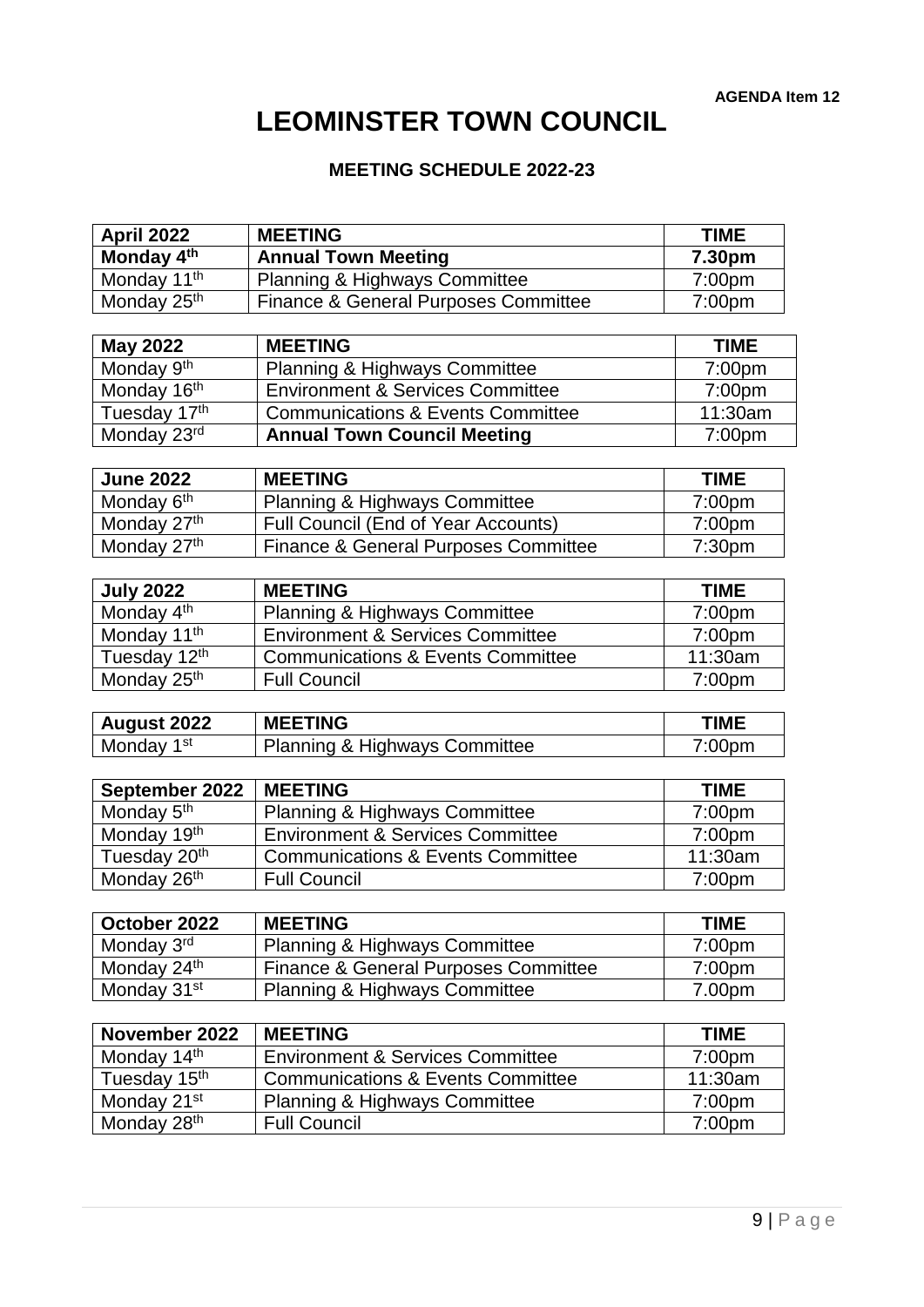| December 2022   MEETING |                               | <b>TIME</b>        |
|-------------------------|-------------------------------|--------------------|
| Monday 12 <sup>th</sup> | Planning & Highways Committee | 7:00 <sub>pm</sub> |

| January 2023             | <b>MEETING</b>                               | <b>TIME</b>        |
|--------------------------|----------------------------------------------|--------------------|
| Monday 9 <sup>th</sup>   | <b>Environment &amp; Services Committee</b>  | 7:00 <sub>pm</sub> |
| Tuesday 10 <sup>th</sup> | <b>Communications &amp; Events Committee</b> | 11:30am            |
| Monday 16 <sup>th</sup>  | <b>Planning &amp; Highways Committee</b>     | 7:00 <sub>pm</sub> |
| Monday 23rd              | <b>Full Council</b>                          | 7:00 <sub>pm</sub> |

| February 2023           | <b>MEETING</b>                           | <b>TIME</b>        |
|-------------------------|------------------------------------------|--------------------|
| Monday 6 <sup>th</sup>  | <b>Planning &amp; Highways Committee</b> | 7:00 <sub>pm</sub> |
| Monday 20 <sup>th</sup> | Finance & General Purposes Committee     | 7:00 <sub>pm</sub> |
| Monday 27 <sup>th</sup> | <b>Planning &amp; Highways Committee</b> | 7:00 <sub>pm</sub> |

| <b>March 2023</b>       | <b>MEETING</b>                               | <b>TIME</b>        |
|-------------------------|----------------------------------------------|--------------------|
| Monday 13 <sup>th</sup> | <b>Environment &amp; Services Committee</b>  | 7:00 <sub>pm</sub> |
| Tuesday 14th            | <b>Communications &amp; Events Committee</b> | 11:30am            |
| Monday 20 <sup>th</sup> | <b>Planning &amp; Highways Committee</b>     | 7:00 <sub>pm</sub> |
| Monday 27 <sup>th</sup> | <b>Full Council</b>                          | 7:00 <sub>pm</sub> |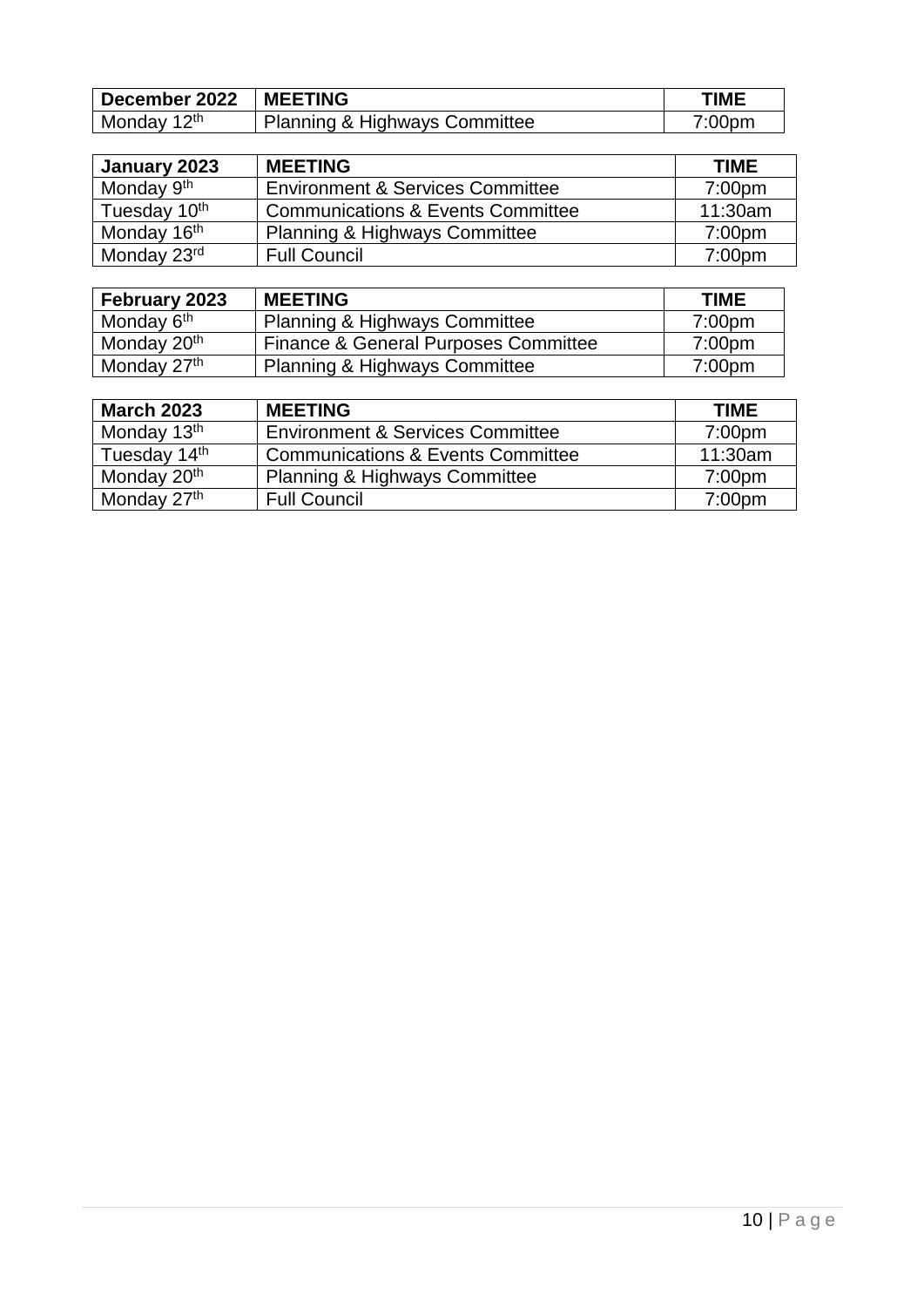# **LEOMINSTER TOWN COUNCIL CIVIC EVENTS 2022**

| <b>DATE</b>                             | <b>EVENT</b>                                       | <b>LOCATION/TIME</b>                           | <b>ATTENDANCE</b>                                           | <b>ROBES</b> |
|-----------------------------------------|----------------------------------------------------|------------------------------------------------|-------------------------------------------------------------|--------------|
| 17th April                              | <b>Easter Service</b>                              | The Priory                                     | Councillors,<br><b>Mace Bearers</b>                         | Yes          |
| $\overline{28^{th} - 30^{th}}$<br>April | May Fair                                           | 11 Corn<br>Square/TBC                          | Councillors,<br><b>Mace Bearers</b><br>& civic list         | Yes          |
| 21 <sup>st</sup> May                    | <b>Mayor Making</b>                                | Priory Church at<br>7pm                        | Councillors,<br><b>Mace Bearers</b><br>and Town Crier       | Yes          |
| <b>TBC</b>                              | Leominster<br><b>Festival Market</b>               | 11 Corn Square<br><b>TBC</b>                   | Councillors,<br>Mace Bearers,<br>Town Crier &<br>Civic list | Yes          |
| 4 <sup>th</sup> June                    | Leominster<br><b>Festival service</b>              | The Priory Church<br>4.30pm                    | Councillors,<br>Mace Bearers,<br>Town Crier &<br>Civic list | Yes          |
| <b>TBC</b>                              | Leominster<br><b>Festival Parade</b>               | <b>TBC</b>                                     | Councillors,<br><b>Mace Bearers</b><br>and Town Crier       | Yes          |
| 9 <sup>th</sup> July                    | <b>Ivington Fete</b>                               | Ivington 2pm                                   | Councillors                                                 | <b>No</b>    |
| 3rd September                           | <b>Food Festival</b>                               | 11 Corn Square                                 | Councillors,<br><b>Mace Bearers</b><br>and Town Crier       | Yes          |
| 23rd October<br>tbc                     | <b>Civic Service</b>                               | Priory Church 10am                             | Councillors,<br><b>Mace Bearers</b><br>and Town Crier       | Yes          |
| <b>TBC</b>                              | <b>Ivington Harvest</b><br>Festival                | Ivington Church                                | Councillors,<br><b>Mace Bearers</b>                         | Yes          |
| 6 <sup>th</sup> November                | Polish<br>Remembrance<br>Service                   | Leominster<br>Cemetery                         | Councillors                                                 | Yes          |
| 11 <sup>th</sup> November               | Remembrance                                        | Cenotaph                                       | Mayor, Deputy                                               | <b>No</b>    |
| 13 <sup>th</sup> November               | Remembrance<br>Sunday                              | Cenotaph                                       | Councillors,<br><b>Mace Bearers</b>                         | Yes          |
| 26 <sup>th</sup> November               | Nativity &<br><b>Christmas Lights</b><br>Switch On | The Priory & 11<br><b>Corn Square</b>          | Councillors,<br><b>Mace Bearers</b>                         | Yes          |
| 10 <sup>th</sup> December               | <b>Victorian Market</b>                            | Council Offices at<br>Official opening<br>11am | Councillors,<br><b>Mace Bearers</b><br>and Town Crier       | Yes          |

Councillors are reminded that it is their duty to attend as many of the Civic Events as possible.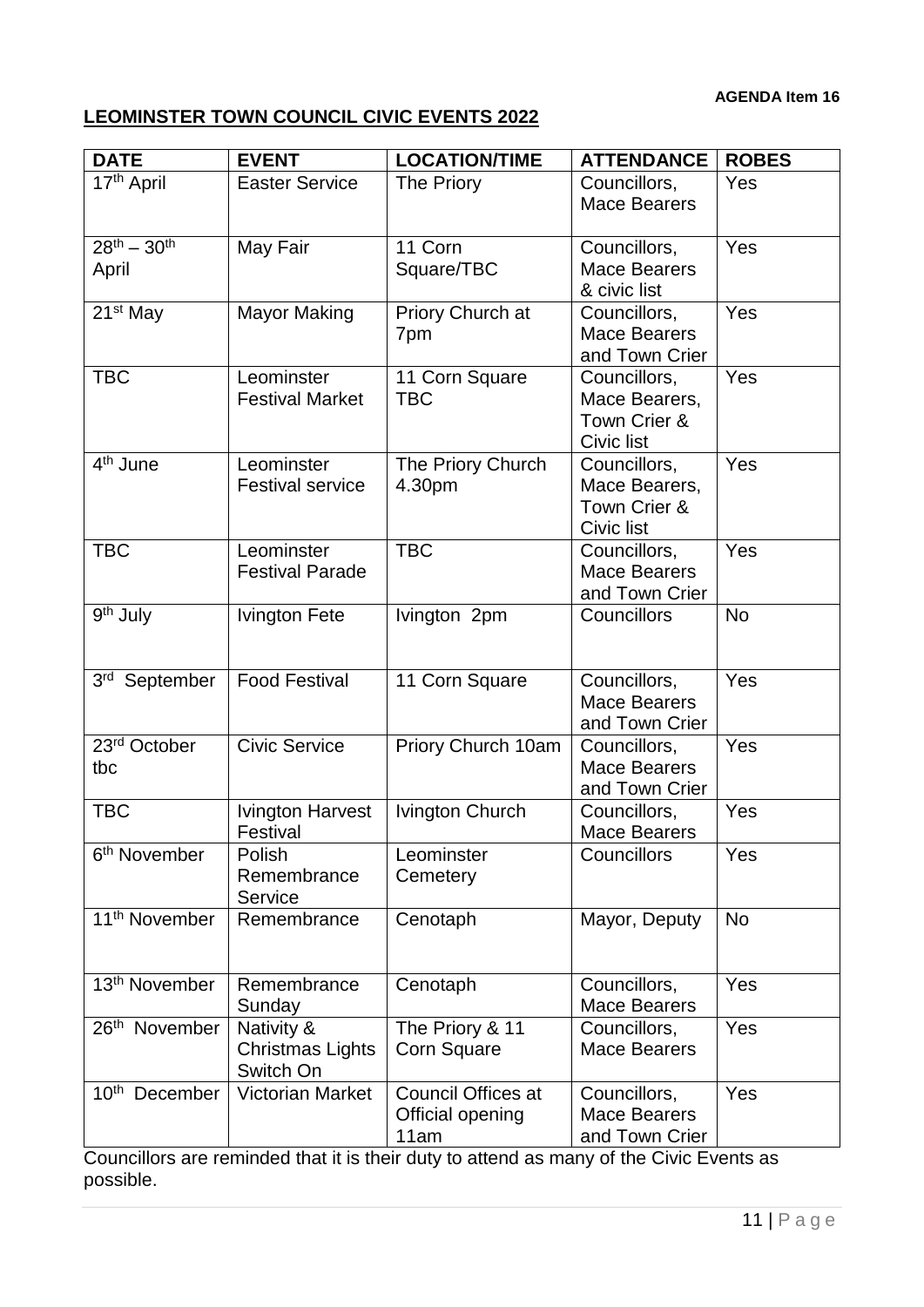# **Ward Councillor report Leominster North & Rural March 2022**

## **Budget and Council tax 2022 – 2023**

The Council tax for 2022 – 2023 was approved by Full Council on February 11<sup>th</sup>. The increase of 2.99% is made up of a 1% adult social care precept ring-fenced to support the delivery of adult social care services and a 1.99% increase in core Council Tax which will fund all other areas of Council services. The Band D equivalent charge increases to £ 1,701 ( £4.12 a month ).

The Council tax Reduction Scheme will remain at 100% and benefits over 6,000 households, nearly one thousand more than in 2021.

Young adults who have left care and the Council's foster carers will continue to pay no Council Tax.

The total Budget which included the Police and Fire Authority and parish council precepts was approved by Full Council on March 4<sup>th</sup>. Fire precept increases by just under 2% and the police by 3.94%.

One bright spot is that the Council voted to delay an increase in car parking charges for two years. The county also continues to benefit from the Rural Services Grant from government of £5m.

#### **School news**

Herefordshire Council has offered 1,860 places at secondary schools for September 2022. 1,666 are first preferences and 114 second preferences, so a high proportion of pupils will receive their preferred place. Six secondary schools have waiting lists and five have available places. Although several schools like Tenbury are popular out of county, Herefordshire schools remain net importers of pupils.

I was pleased to hear that 3,900 children and young people eligible for free school meals were given financial support with food vouchers through their schools at the February half term. The same will apply in the Easter holidays which should relieve some of the pressure on families. Holiday Clubs will also be operating.

2,700 teenagers are enjoying free gym membership this academic year. Many missed out on their education and sporting activities during the lockdowns and all this support is very welcome.

#### **Balfour Beatty update**

During February Balfour Beatty repaired 1,721 potholes across the county, cleansed 300 gullies, cleaned 38 culverts and removed 118 fly tips. When Storm Eunice and the other storms hit, BBLP handled over 1,000 emergency calls and put in place 31 road closures. The wet weather in recent weeks has increased the number of potholes and there is always a backlog at this time of year. There has however been less gritting because there have only been short spells of cold weather. I am pleased to report that substantial drainage work is at last taking place on the C1055 at the Bache lane junction in Kimbolton. The road was closed due to flooding for six weeks last February and March causing great inconvenience and disruption locally. The works are due to take place at the end of April. Please continue to report potholes on the Herefordshire website or phoning BBLP on 01432 261 800. Please don't wait for someone else and please give an accurate location.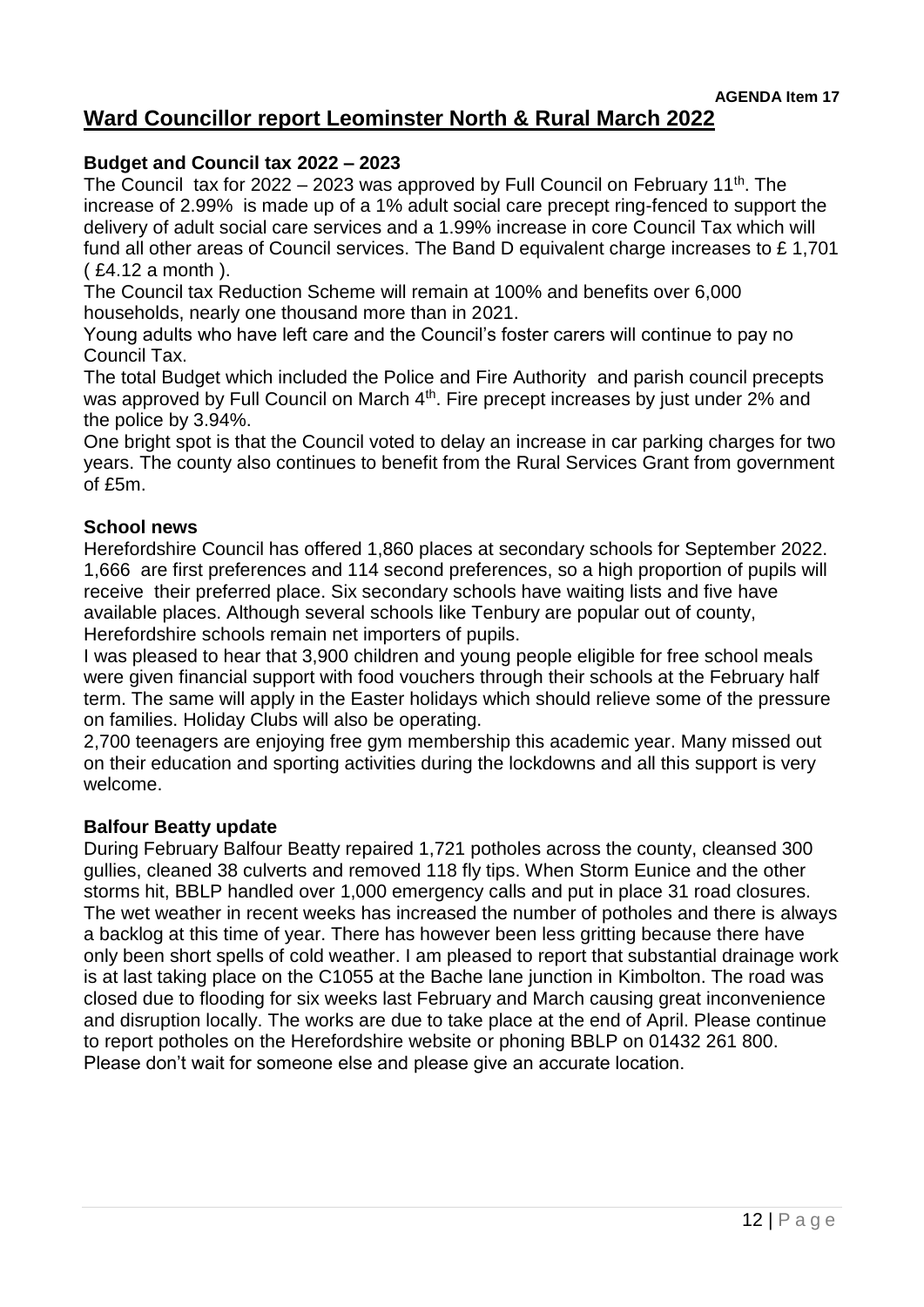## **Land to the north west corner of Marsh Court, Mill Street**

Planning permission has been granted for a 2 storey Health Hub including integrated pharmacy and related cycle storage, parking, landscaping and drainage, subject to completion of a Section 106 Agreement. There are 17 conditions attached including a whole series of schemes to be agreed before occupation. These include a drainage scheme, details of a pedestrian crossing to be submitted, a Road safety audit and a Full Travel Plan. Local residents are concerned about the access through Porters Mill Close and this needs more clarification. There are a whole series of concerns but the new Health Hub with all its facilities represents a major investment in Leominster and will improve the medical provision for all those patients and many more who use the current surgeries. I will meanwhile keep in contact with Balfour Beatty about the issues understandably affecting residents in Porters Mill Close involving access, speeding traffic, noisy drain covers and siting of a pedestrian crossing.

# **Leominster Independents Day March 12**

Like many residents and visitors I enjoyed the sunshine and free parking in Leominster and there was a holiday atmosphere in the town. There were stalls and activities and a chance for everyone to visit and spend in our independent shops and cafes and support small businesses. With the current cost of living problems affecting high streets it is even more important to support our local economy in Leominster and the nearby villages. Many essential shops helped us through the lockdowns and cafes offered takeouts so it is our turn to support them. I hope the Mayor's charity benefitted from the morning too.

# **Covid**

Covid has unfortunately not gone away as rising cases show here in Herefordshire and across the UK. Ending of most restrictions, another sub variant and waning immunity are all factors which make the fourth or booster jab being rolled out in April all the more important. Anyone aged 75 or over will be eligible, plus older care home residents and various vulnerable groups. The NHS continues to step up to the challenge and vaccination rates are high in Herefordshire ( over 70% have received their third jab) . Please accept any offer of vaccination to keep the pressure off our hard pressed hospitals.

# **And Finally**

We are all aware of the unfolding tragedy in Ukraine caused by the Russian invasion, the plight of its people and millions of refugees. Details of how to provide accommodation are still awaited and Herefordshire Council has offered to help in any way possible. Supplies have already been sent to Poland and there is a Council depot in Three Elms Hereford accepting donations and items which will help. There are many ways to donate and the Little Hereford Voices are giving a concert to support Ukraine refugees in Tenbury Methodist Church on April 9th. It is hard to believe that civilians are being bombed and shelled in their homes in European cities in 2022 and Poland and neighbouring countries feel vulnerable. The Act of Remembrance at the Polish War Graves in Leominster has become more meaningful and relevant than we can have possibly imagined. We will pray for peace in Ukraine this Easter.

Councillor John Stone, Leominster North and Rural, 01584 711 227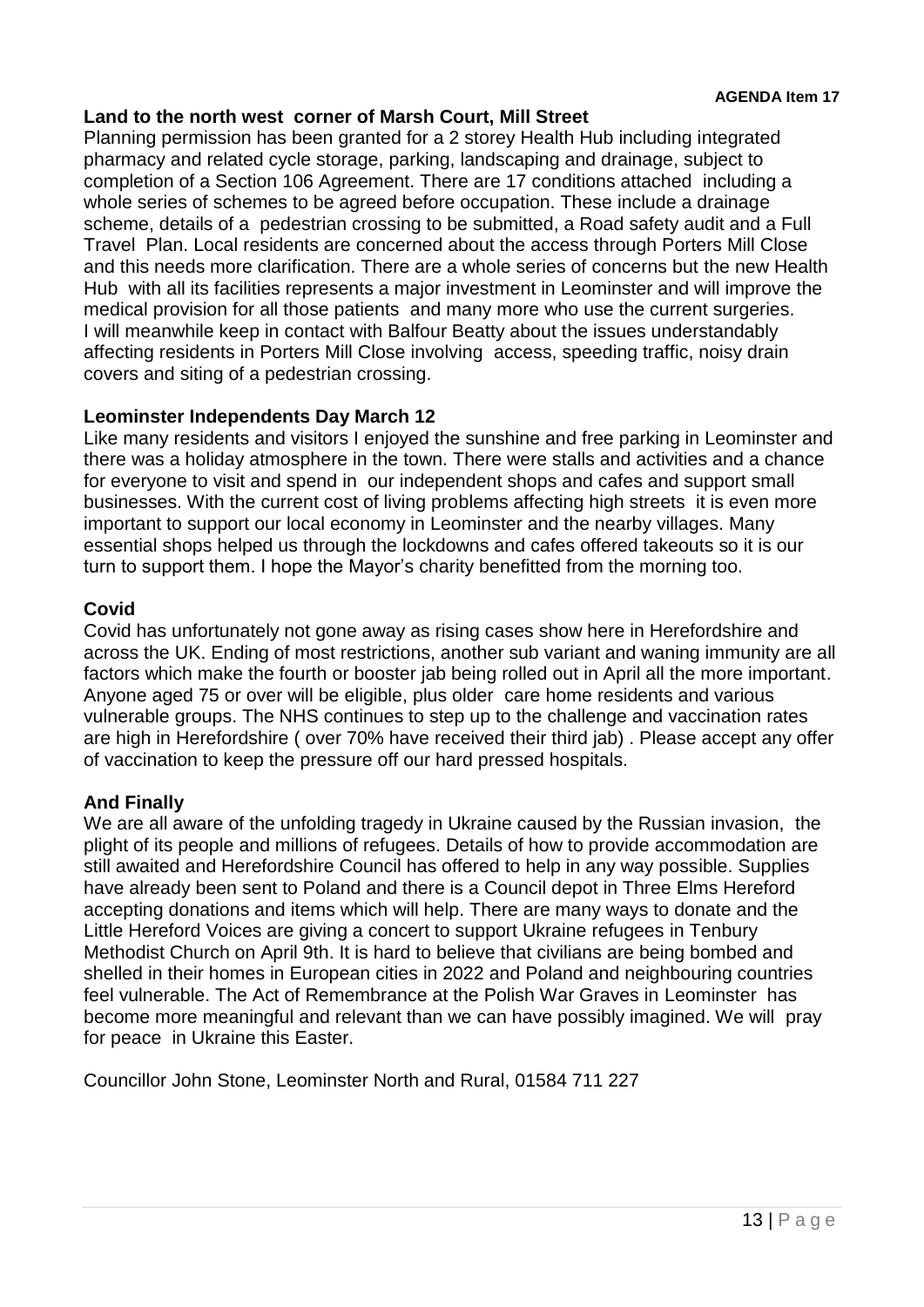# **Leominster South Ward report March 2022 from Councillor Trish Marsh**

As always, the last two months have brought a huge range of briefings and topics: violence against women and girls, domestic abuse, communications, market town investment, Leominster's Heritage Action Zone and the reappraisal of Leominster Conservation Area. Plus an invitation to a zoom event run by a Wolverhampton Muslim Women's organisation celebrating their centenary this year by planting 100, 000 trees. Never a dull moment! I have enjoyed the chance to meet some of our school children. Ivington Primary year 4s came to see the visiting sculpture of the Last Supper surfaced with computer keys, which is in the Priory till June. Leominster Primary School put on a happy evening concert featuring the many pupils who had taken part in the Herefordshire Festival's choir, instrumental and poetry reading classes. It feels, happily, as if the arts are back. I'm delighted there will be two concerts in Leominster on the opening day of the Three Choirs Festival in July.

I am part of a HC Scrutiny subgroup examining the effect of Intensive Poultry Units on human health and wellbeing. We are hearing from many people, including industry representatives. To ensure the widest possible input, the group would like to hear from residents who have experiences and evidence to share that could be relevant to the review. If you believe your health and wellbeing has been directly affected by intensive poultry farming please email [residentfeedback@herefordshire.gov.uk](mailto:residentfeedback@herefordshire.gov.uk) by **Friday 25 March**.

HC precept has now been set for 2022/23, with a 1.99% rise plus 1% for adult social care. Unfortunately with inflation spiraling there are many challenges ahead for all for both the council and residents. The county has a council tax discount scheme and provides free advice on cutting your energy bills from Keep Herefordshire Warm; details of both are on Herefordshire Council's website.. Leominster Foodbank reached its 10<sup>th</sup> anniversary last month and continues to offer regular Foodshares for all who wish to come. Their dearest wish is to be needed no longer - but it seems they are becoming even more of an essential local service. Like so many of our voluntary groups they do so much for our community!

Sadly Covid case levels remain high and the withdrawal of free tests means people will find it more difficult to know if they are infectious to others. Although Covid-19 restrictions are lifted, this is not the end of the virus, so Herefordshire Council ask you to continue with the good habits you have formed during the restrictions, wherever and whenever possible, to protect us all. These include:

- Wash your hands regularly with soap and water
- Wear face coverings where required and in crowded areas, and give people plenty of space
- Take a test if you have Covid-19 symptoms: stay at home and avoiding contact with other people if you test positive
- Stay at home if you feel unwell
- Get your [booster jab](https://www.herefordshire.gov.uk/playyourpart#Booster jab) as soon as you are eligible
- Take up the offer of the [flu vaccinations](https://www.herefordshire.gov.uk/playyourpart#Flu vaccine)
- Make sure there's good ventilation in indoor spaces, or meet others outside

Face coverings are still required to be worn in healthcare settings such as GP surgeries, Hospitals and Vaccination centres.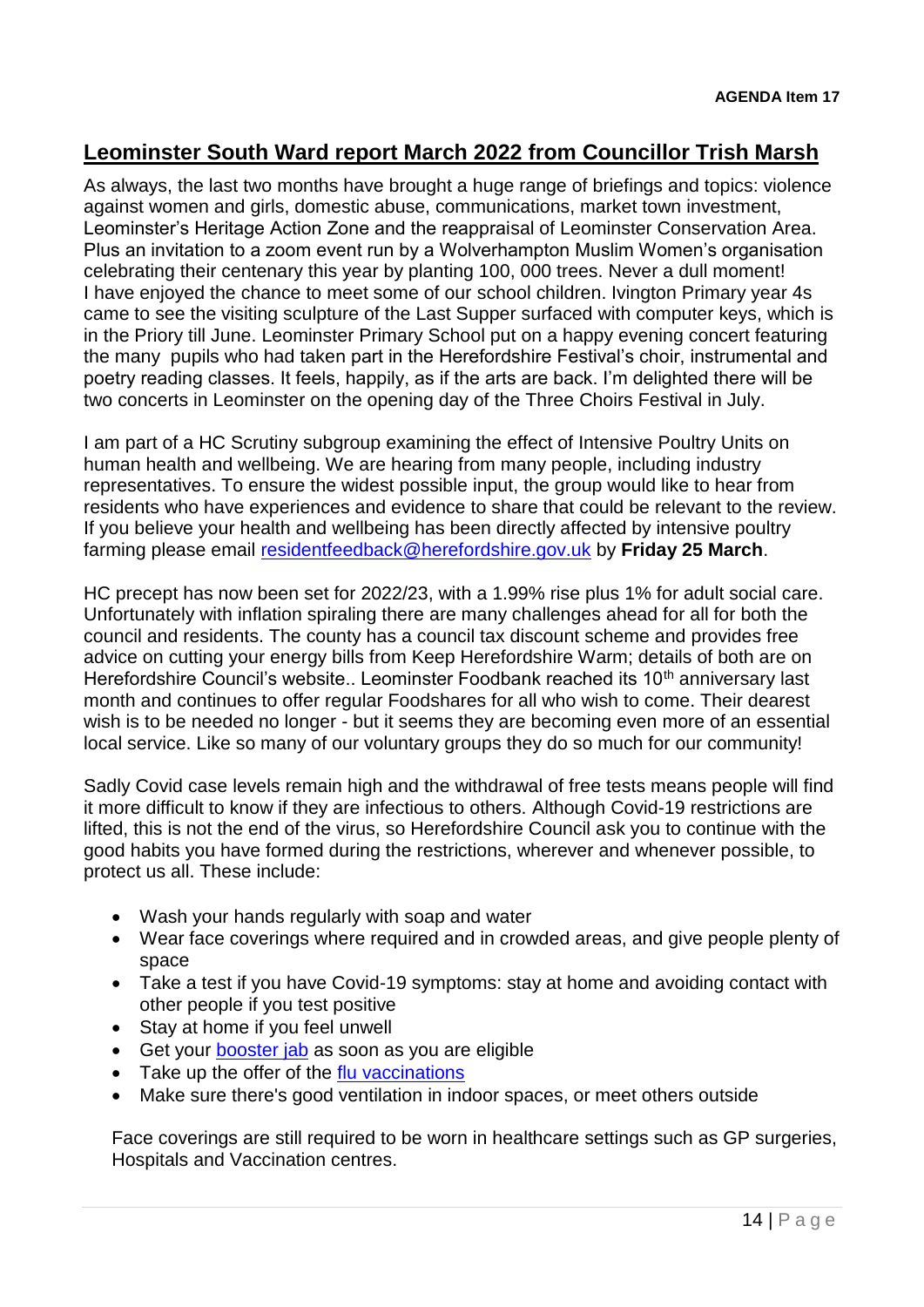# **March Ward Report from Councillor Felicity Norman**

Since my last report, when I described the support for and settlement of Afghan refugees, the terrible attack on Ukraine by Russian forces has taken place and is continuing, with the result that thousands are leaving and seeking refuge wherever they have family, including in the UK. We have many Ukrainians living in Herefordshire and my thoughts are with them as they anxiously wait for news of family and friends. As in all parts of the country, Herefordshire is ready to welcome these refugees, and many of our residents have offered both temporary and longer-term accommodation. You can find out more about how to offer help in different ways by following this link: talkcommunitydirectory.org/Ukraine The Citizens Assembly, who met to consider "How should Herefordshire meet the challenge of Climate Change?", have now finished their deliberations. The meetings focused on transport, buildings and food, farming and land use, with the panel having briefings by experts followed by discussion and consideration of recommendations on practical actions. Those recommendations will now be considered by Cabinet and those accepted will then be taken forward.

No change on the moratorium on development in North Herefordshire, as phosphate levels in the River Lugg are still well above the legal limits, a situation that is frustrating for local developers, and is still delaying many local planning applications. Plans for WET systems (reed bed filters) to reduce the pollution from sewage outlets are making progress, with one at Luston about to commence, but the bigger source of pollution (70%) comes from farming and this is proving far more difficult to deal with. Council planners are devising a Supplementary Planning Document (SPD) focusing on water quality and the impact of intensive farming.

I am part of a Herefordshire Council Task and Finish group considering the potential impact of Intensive Poultry Units (IPUs) on our health and wellbeing. This was set up by the Adults and Wellbeing scrutiny committee. As well as reading lots of related reports, we have or will be interviewing officers from Environmental Health, Public Health and Planning; representatives from the NFU, Avara, and the Environment Agency; authors of reports on IPUs; and will also consider the responses we have had from 'experts by experience', residents who have felt the impact of IPUs on their everyday lives. These residents responded to a press release we sent out asking for comments. The consequent report will include recommendations to address the problems, only some of which will be within the remit of the Council, and suggestions for further investigation.

Leominster Shopmobility, which I chair, is struggling to survive for the first time in it's 27 year existence, due to a reduction in funding from larger Trusts following the pandemic. Shopmobility, which provides a hugely important service to the town and surrounding area, supplying wheelchairs and other disability equipment, was set up by Leominster District Council with an annual grant and premises in Central car park. Reduction of the local authority's funding from central government, led first to the grant being withdrawn and then to the premises being sold, leaving us to find the funds to pay our part time manager and rent for the premises, which we have successfully managed until now. Indeed, for some years we were the only Shopmobility scheme to keep going in the county. Our volunteers have regularly raised several thousand pounds each year, apart from the grants we have received from our town council and from big funders such as Eveson Trust. If we have to close it will be a serious loss to the town and its businesses. Any ideas on our next steps forward will be very welcome.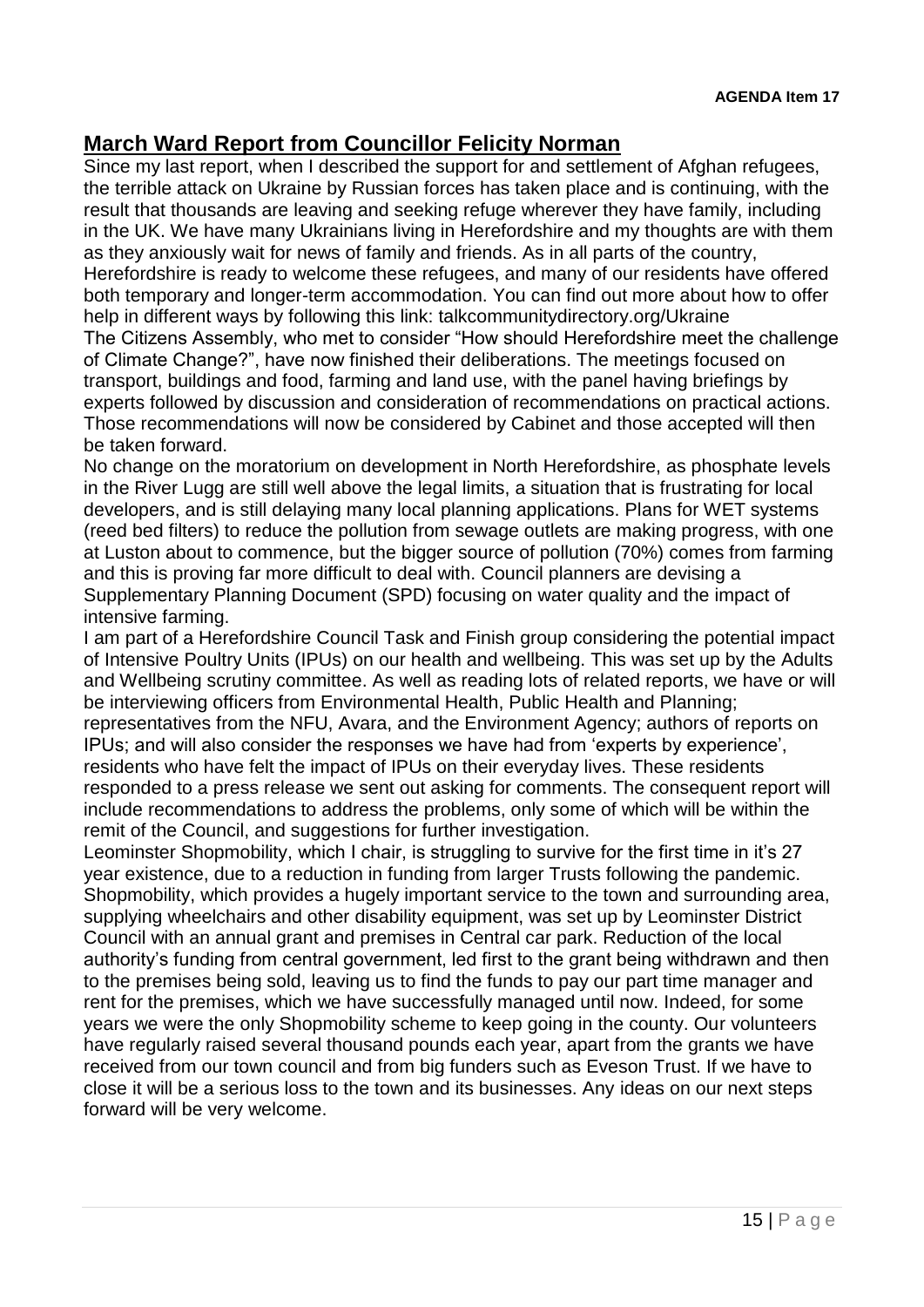Well done all those promoting and supporting Leominster Independents Day on 12 March, a great success and enjoyed by all. Great to have lovely weather and to feel a wonderful buzz with lots of visitors and residents enjoying the entertainment, the range of market stalls and our variety of small, independent shops. Thank you to our hardworking town council staff, and to all involved.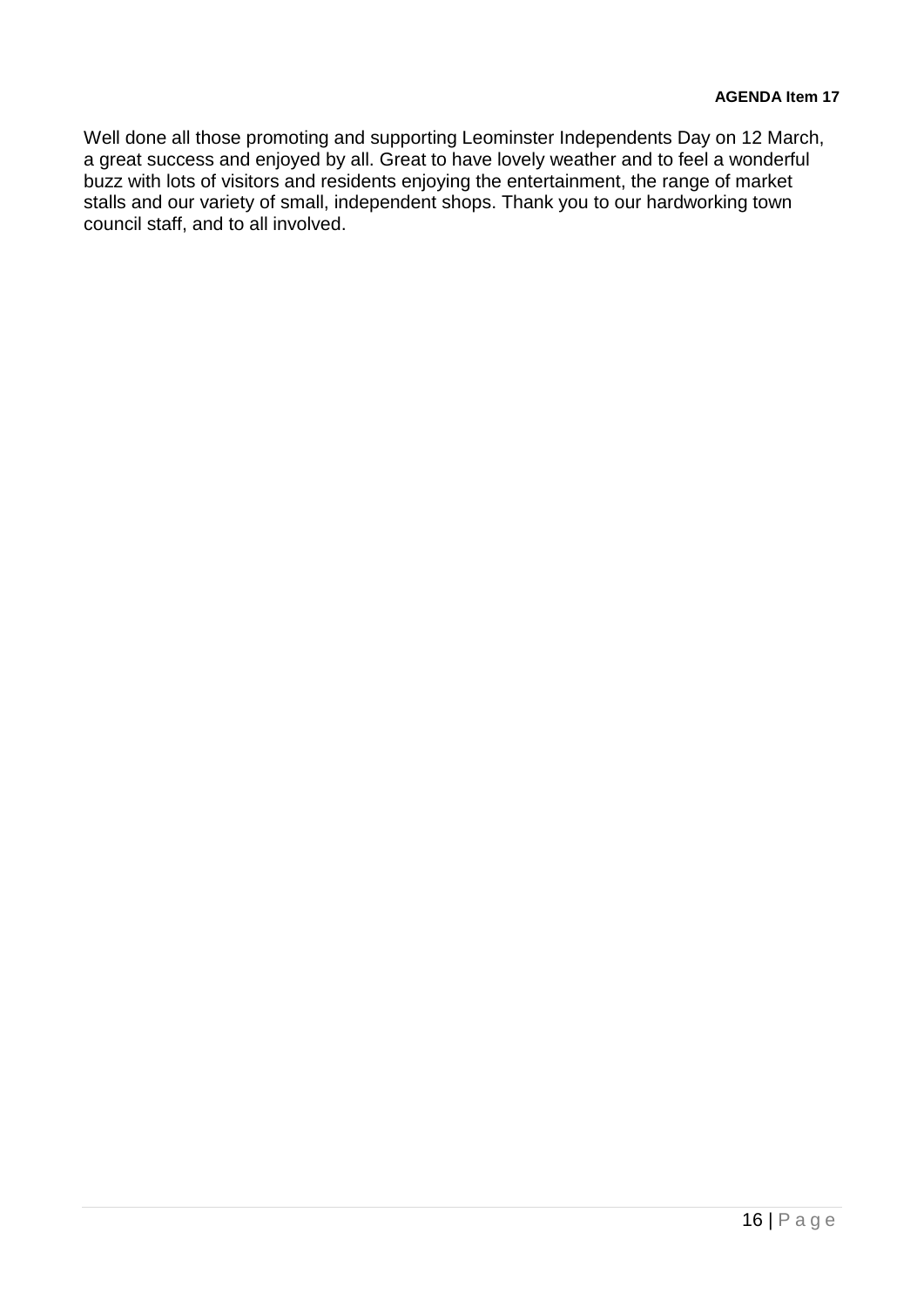

| <b>Full Council</b>           | <b>AGENDA Item 18</b>                                                                                                                      |
|-------------------------------|--------------------------------------------------------------------------------------------------------------------------------------------|
| Date:                         | 22 <sup>nd</sup> March 2022                                                                                                                |
| Title:                        | <b>Allotment Rent Report</b>                                                                                                               |
| <b>Purpose of the Report:</b> | To provide Members with an update on the proposed<br>increase of allotment rents from April 2023 at Ginhall Lane<br><b>Allotment site.</b> |
| <b>Contact Officers:</b>      | <b>Julie Debbage</b>                                                                                                                       |

## **1. RECOMMENDATION**

- **1.1 That the report be noted;**
- **1.2 That consideration be given to increasing the rent per plot to cover increased costs for maintenance of the site.**

#### **2. BACKGROUND**

- 2.1 The allotment land is leased from R M Caldicott Enterprises Ltd. A 21-year lease was originally entered into on 1<sup>st</sup> November 2005. A further lease for 21 years was entered into on 31st October 2008.
- 2.2 The original lease terminates in November 2026. There is therefore 4.5 years of the lease remaining. The second lease terminates in October 2029. There is therefore 7.5 years of the lease remaining.
- 2.3 Allotments rents are set at £100 per annum for a full plot, £50 per annum for a half plot, £25 per annum for a quarter plot and £5 for a mini plot. Income received to date in 2021/22 amounts to £6,006.
- 2.4 Expenditure in 2021/22 to date amounts to £2,751 which includes rent, water rates and maintenance. This does not include grounds staff resource costs for mowing, hedge cutting, strimming, general maintenance, inspection, attendance at meetings etc. It does also not include administration of leases, invoicing, processing of payments and dealing with general enquiries.
- 2.5 As staff costs and fuel costs for the maintenance machinery are rising combined with the need to renegotiate the lease with the landlord, a review has been carried out to ensure that the council can meet those costs until a new lease is negotiated.